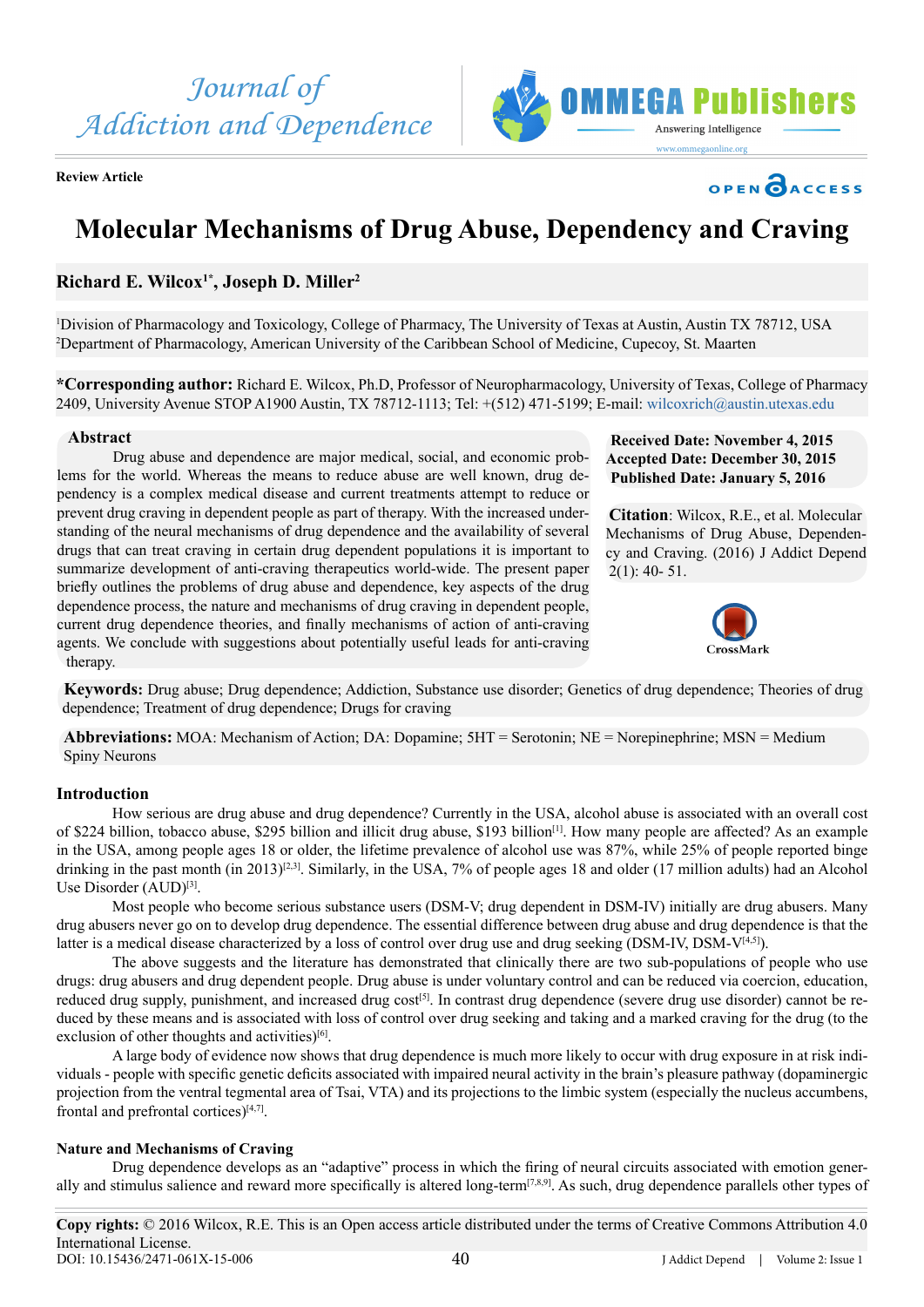

#### learning in many ways.

An important finding in the addiction research field is that, although the mechanisms of action of addictive drugs differ substantially, they are all able to alter the activity of a "final common pathway" running from the VTA to the nucleus accumbens and the frontal  $/$  prefrontal cortices<sup>[4,7]</sup>. This represents a challenge and also an opportunity for individuals who wish to treat drug dependence. The challenge is that there are many ways (neural mechanisms) by means of which the activity of this pathway can be altered (e.g., ethanol does not have the mechanism of action of cocaine but both can change the firing of the VTA pathway). The opportunity is that addiction theories and observations of currently effective anti-craving drugs support the idea that altering the activity of the VTA pathway in an appropriate direction may reduce drug cravin[g\[7\]](#page-10-6).

#### **Brief overview of Addiction theories**

Elsewhere, we have recently provided a thorough comparison of some of the most significant theories of the development and maintenance of drug dependenc[e\[7\]](#page-10-6). In the present context our focus will be on those aspects of theory that most directly lead to ideas about specific drug MOA that are likely to be involved in reversing the "addictive process" and the reduction of drug craving. Briefly, the addictive process may be viewed as having the components of LIKE, WANT and NEED, each of which plays a role in the development and maintenance of drug taking / drug seeking and craving (see Figure 1).



Figure 1. Down-regulation of presynaptic or postsynaptic DA receptors on the DA VTA neuron, medium spiny neuron or Glu neuron in mPFC will result in elevated DA release. Any reduction in the activity of DAT should yield a similar elevation of DA in the synaptic cleft. This elevation may be the neurochemical correlate of "want." However, as down-regulation proceeds it is possible that the DA neurons will be largely depleted of releasable DA and any further application of psychostimulant drugs may result in diminishing returns, i.e., further down-regulation of DA receptors and associated depletion of DA stores in VTA neurons. White coloration indicates potential sites of DA receptor down-regulation or reduced DAT activity.

**Abbreviations:** VTA = ventral tegmental area, D1R = Dopamine D1 like receptor, D2R = Dopamine D2-like receptor, GABAR = GABA A receptor, DAT = Dopamine transporter, ACC = nucleus accumbens,  $GLUR = Glutamate receptor, PFC = medial prefrontal cortex, Ant Cing$ = anterior cingulate cortex, Dorsal Str = dorsal striatum.

LIKE refers to the euphoria associated with drug use (especially drug use in the early stages of drug exposure) $[8,10-13]$ . In animal models, LIKE is synonymous with positive reinforcement, the neural mechanism of which is the activation of do-

pamine neurons in the VTA and the release of dopamine in the nucleus accumbens.

WANT occurs once the addictive process is underway and is associated with drug craving as the person's limbic system functions "normally" only in the presence of the drug<sup>[9,14-16]</sup>. A positive feedback loop occurs in which the more drug that is consumed, the more that drug is desired. Thus, a progressively greater percentage of the person's time is spent in drug seeking behavior. For psycho-stimulant drugs such as cocaine and the amphetamines, this phase of the addictive process is associated with a behavioral sensitization (enhanced response with repeated exposure to the drug) to the stimulant drug $[10-13]$ . As shown in Figure 1, the continued use of amphetamine will down-regulate the D1 receptor on MSN (medium spiny) neurons and also the D<sub>2</sub> receptor on the glutamate cortical projection to MSN. The result is less inhibition of the MSN neuron and a greater excitatory input from cortex. Thus, the MSN neuron fires and inhibits the local GABA neurons in the VTA. This action in turn disinhibits the DA neuron in the VTA. DA target neurons outside the striatum get a massive release of DA which is the neural substrate of behavioral sensitization<sup>[7]</sup>.

Once the addictive process is well developed, the NEED condition manifests. Here, the person's brain is so well adapted to the drug's presence that the absence of the drug is associated with intense cravings and strongly negative emotional states<sup>[\[17-20\]](#page-10-10)</sup>. At this stage, the person's brain exhibits widespread down-regulation of DA receptors beyond the striatum and the "vicious cycle" of accelerated drug use. This neurochemical mechanism is further strengthened by conditioning to secondary reinforcers associated with drug use (environmental cues), yielding craving. Addiction theory development has been somewhat "uneven" in that those investigators who have provided the greatest amount of information on brain changes associated with WANT have tended to focus their efforts on the earlier phases of the addictive process whereas those investigators who have provided the greatest amount of information on brain changes associated with NEED have tended to focus their efforts on the later phases of the process<sup>[7,9,16]</sup>. However, recent integrative formulation[s\[7,9\]](#page-8-0) have shown that these differing emphases can be resolved without weakening the overall theoretical structure. What is clear from the above discussion is that there are phases in the development of drug dependence that may represent distinguishable patterns of neural activity. In parallel to the physiological studies of the neural substrates of drug dependence, neurochemical studies have likewise demonstrated phases in

dependence development. Together, these studies suggest that anti-craving treatment approaches may have viable and discernible targets.

# **Anti-craving drug mechanisms**

In this section we will review each neurochemical component of the drug dependence pathways in relation to agents used in an attempt to reduce drug craving.

**Dopaminergic Agents (DA):** Because of the extensive work showing the relevance of the VTA pathway to drug dependence and the fact that psycho-stimulants (such as cocaine and the amphetamines) appear to act directly on the DA neuron, a considerable effort has been expended in evaluating the potential of drugs acting via dopamine to alter cravin[g\[17,21-27\]](#page-10-10).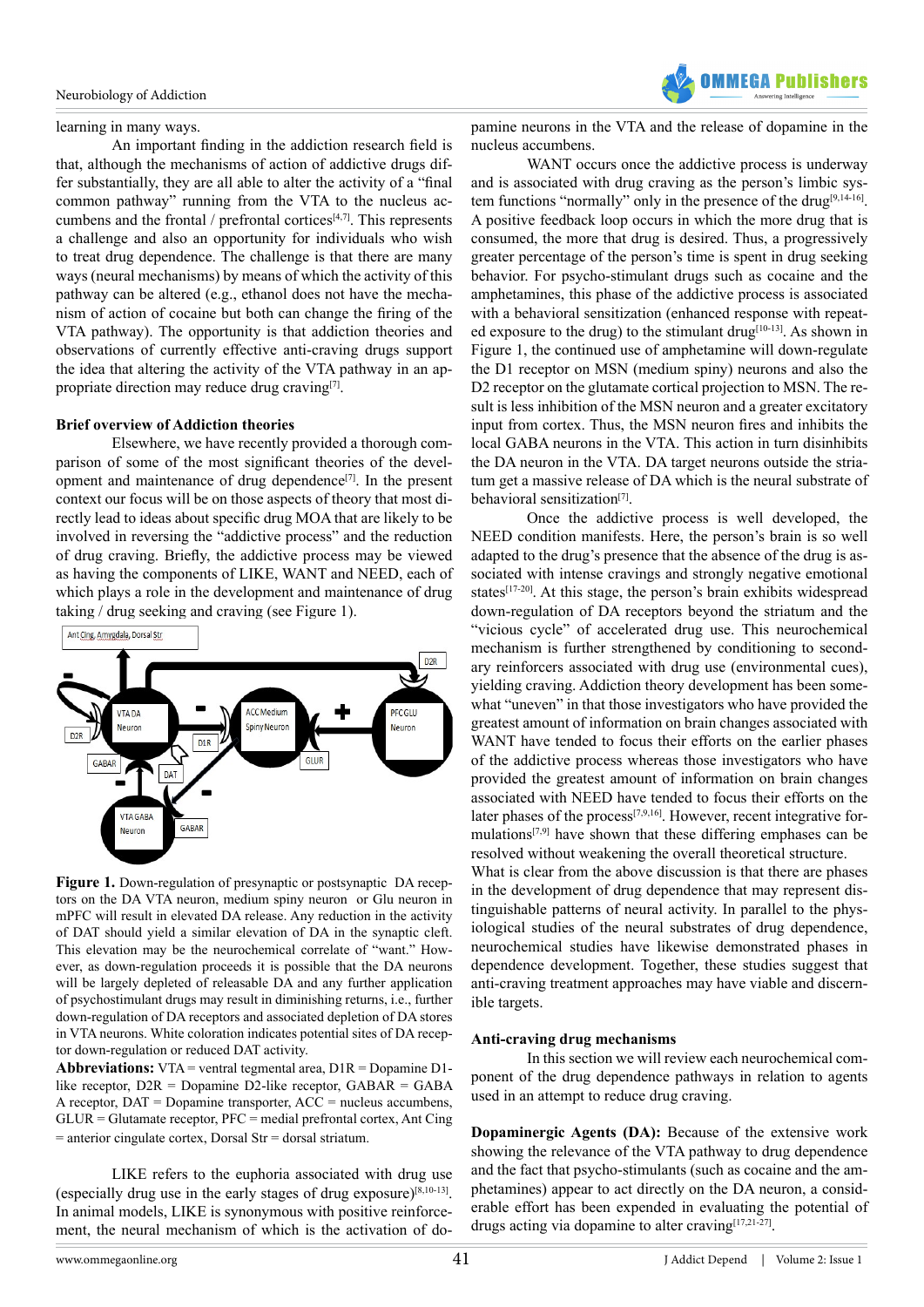

Dursteler, et al.<sup>[\[21\]](#page-10-11)</sup> reviewed studies in which methylphenidate (MPH, a dopamine uptake inhibitor used in treating attention deficit hyperactivity disorder, ADHD) could be used as a cocaine substitute to reduce cocaine craving. To date, the results overall were disappointing when MPH was used in persons who did not also have a diagnosis of ADHD. One potential reason for the treatment failure is that MPH is an extremely effective blocker of DA uptake. On the other hand, what is needed for such "substitution" therapy is an agent that only weakly blocks the dopamine transporter (such as modafinil) or an agent that combines blockade of the DA transporter with other actions (such as blocking the norepinephrine and dopamine transporters by bupropion). Below we will provide evidence to substantiate this position.

 $O'$ Brien's<sup>[\[28\]](#page-10-12)</sup> review was one of the early reports of the effectiveness of bupropion on alleviating the craving for nicotine. Islam and Rahman<sup>[29]</sup> have discussed the role of bupropion as a part of the treatment of the craving for nicotine. Modafinil is an agent primarily used to reduce sleepiness in persons suffering from jet lag or narcolepsy. Its mechanisms of action include a modest direct stimulation of alpha-noradrenergic receptors and, significantly, a weak blockade of DA transport. Modafinil appears to reduce craving to cocaine. This is consistent with the view that an ideal agent for "substitution" therapy would have some ability to mimic the addictive drug but do so more weakly (have reduced pharmacological efficacy compared to the addictive agent). Essentially, an ideal therapeutic agent for craving would not allow the person to get "high" but would still be able to reduce craving by weakly mimicking the addictive agent's actions.

George, et al.<sup>[22]</sup> evaluated the roles of dopamine and Corticotropin Releasing Factor (CRF) in the neurochemical mechanism of craving. They postulated two types of brain activities. The within-system process is one in which the addictive agent elicits an opposing ("neutralizing") reaction in the same system where the drug has its major action. The author's between-system process is one in which the addictive drug recruits brain circuits beyond the one in which it has its primary effect. The authors postulated that repeated reduced dopaminergic activity coupled with enhanced activity in the CRF system (during drug withdrawal) is a critical part of the mechanism of dependence (we would say especially in development of NEED). In  $2013$  Koob<sup>[\[17\]](#page-10-10)</sup> suggested that compulsive drug seeking in alcoholism occurs via negative reinforcement (an action that reduces a negative emotional state, i.e., withdrawal). He argued that in addition to dopamine and CRF other modulators of the brain stress response including norepinephrine, dynorphin, and neuropeptide Y could play a role in the extended amygdala (a brain region linking emotion and memory) in mediating the drug seeking that attempts to reduce the reward deficit in the dependent brain.

Lee, et al.<sup>[\[30\]](#page-10-15)</sup> reviewed studies indicating some conflict between the results of human trials and tests of therapy in animal models of psycho-stimulant abuse. These authors highlighted a need for drug combination therapy used in a specific temporal sequence. Thus, a dopamine agonist (that would mimic some aspects of DA itself at one of DA's receptors) would be given initially followed by a second agent (such as a serotonin or neurokinin-1 receptor antagonist) for normalizing behavior. Myers[\[23\]](#page-10-16) noted that amperozide (a serotonin-2 receptor antag-

onist that also releases dopamine) is able to attenuate alcohol craving in animal models. Similarly, Nava, et al.<sup>[24]</sup> found that gamma-hydroxybutyrat[e\[1\]](#page-10-0), naltrexone, or disulfiram were all equally able to reduce both craving for alcohol and biological markers of alcohol abuse in alcoholics. GHB inhibits dopamine release; naltrexone blocks opioid receptors and indirectly modulates DA neural activity in some brain regions; and disulfiram inhibits ethanol metabolism but may also reduce the metabolism of dopamine via MAO (Monoamine Oxidase).

In contrast, Pierce, et al.<sup>[25]</sup> noted that while effective therapies for reducing craving for alcohol, opioids and nicotine have emerged, promising medications to reduce craving for psycho-stimulants have not faired well in clinical trials. One possible reason for this, highlighted by Lee above<sup>[30]</sup>, is that a combination of agents (or agents given in a specific temporal sequence) may be needed to fully reverse the neural adaptations associated with craving, in order to manifest a beneficial effect. Thus, Rothman, et al.<sup>[26]</sup> emphasized the value of dual dopamine / serotonin releasers as treatments for psycho-stimulant addiction. The efficacy of such an agent suggests that serotonin release may dampen the dopamine-mediated stimulant effects yielding a benefit on craving without getting the person "high". Finally, Self<sup>[27]</sup> summarized a large body of work on neurochemical adaptations that occur with chronic exposure to addictive drugs. He indicated that whereas dopamine triggers relapse by stimulating D2 DA receptors that inhibit cAMP, drugs that selectively activate D1 DA receptors (and enhance cAMP) prevent relapse and may be of benefit in reducing craving. Thus, the type of DA mimetic agent should be considered in anti-craving drug development.

**Serotonergic (5HT) Agents:** As indicated above, one of the roles played by 5HT within the limbic system is the modulation of dopamine activity (especially dopamine release). Ago, et al.<sup>[\[31\]](#page-10-21)</sup> looked at psycho-stimulant induced behavioral sensitization in mice and its modulation by serotonergic agents. Serotonergic receptor blockers tend to have actions at a large number of serotonin receptors because of the marked similarities in affinities across the receptor family. In the Ago study, the authors found that osmemozotan (selective serotonin-1A agonist), ritanserin (a serotonin-2A/2C antagonist)<sup>1</sup>, and azasetron (serotonin-3 antagonist) inhibited the development and maintenance of sensitization to varying extents with the 5HT3 antagonist having the greatest clinical effects. Johnson<sup>[\[32\]](#page-10-22)</sup> likewise demonstrated that ondansetron (an antagonist of the 5HT3 receptor) was able to reduce craving significantly in a subpopulation of alcohol-dependent patients.

Hauser, et al.<sup>[\[33\]](#page-10-23)</sup> examined the most recently discovered member of the 5HT receptor family, the 5HT7 receptor, since links have been shown between alcoholism and variants of the 5HT7 receptor gene. Blockade of the 5HT7 receptor with SB269, 970 prevented amphetamine-induced inhibition of neural firing in the VTA (cited in (33)), but the neuroanatomical mechanism whereby this effect was achieved was unclear. Lanteri, et al[.\[34\]](#page-11-0) showed that chronic dosing with several different addictive drugs sensitized 5HT and noradrenergic (NE) neurons by disrupting the reciprocal inhibition between them.

<sup>1</sup>Ritanserin also blocks5-HT1D, 5-HT2B, 5-HT5A, 5-HT6, and 5-HT7 receptors.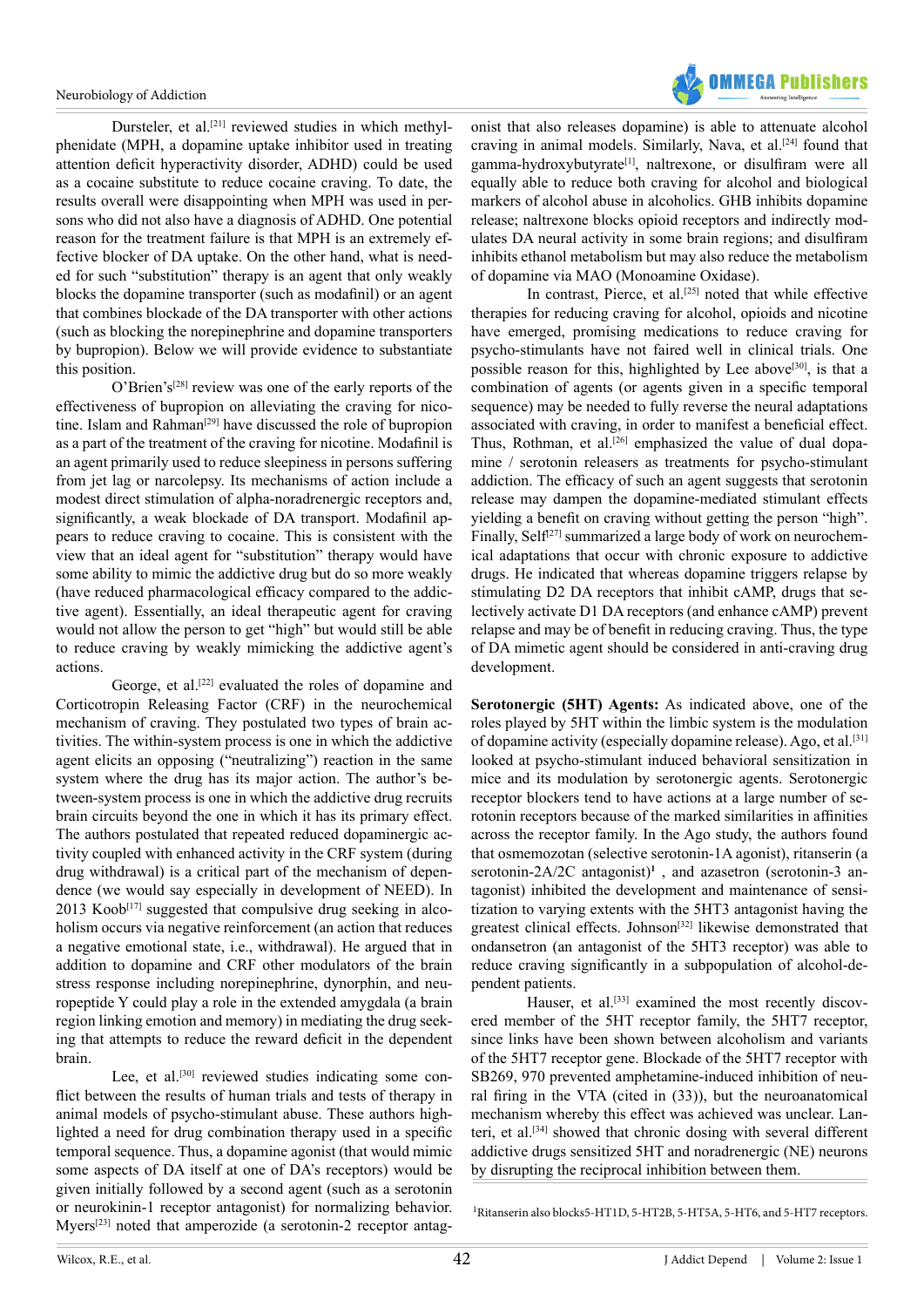

Furthermore, these authors demonstrated that RS10, 222 (5HT2C agonist) reversed the effects of the addictive drugs and the authors suggested that a 5HT/NE uncoupling is a common neurochemical consequence of repeated consumption of addictive agents. As discussed above, Lee, et al.<sup>[30]</sup> showed that sequential administration of a dopaminergic drug followed by a second agent (such as a 5HT2A/2C antagonist) that modified dopamine activity indirectly was beneficial in reducing psycho-stimulant induced sensitization. Also we noted above that Myers<sup>[23]</sup> reported that amperozide (a serotonin-2 receptor antagonist that also releases dopamine) attenuates alcohol craving in animal models. Finally, we also indicated above that Rothman, et al.<sup>[26]</sup> emphasized the potential value of dual dopamine / serotonin releasers as potential treatments for psycho-stimulant addiction due to a dampening effect of 5HT release on dopamine-mediated stimulant effects.

**Noradrenergic Agents (NE):** NE drugs are generally not as well recognized for their anti-craving potential as the DA and 5HT drugs discussed above. However, there is a substantial literature indicating a role for NE transmission in the induction of the addictive process and in the development and modulation of drug craving especially for nicotine. The effects of the dual action agent bupropion (that blocks both DA and NE transport) were discussed above<sup>[28,29]</sup>. Interactions between 5HT and NE neurons were mentioned above in the work by Lanteri, et al.<sup>[\[34\]](#page-11-0)</sup> who showed that chronic dosing with several different addictive drugs sensitized 5HT and noradrenergic (NE) neurons by disrupting a reciprocal inhibitory link between them and that 5HT/ NE uncoupling is a common neurochemical consequence of repeated consumption of addictive agents.

In 2014  $Lin^{[35]}$  $Lin^{[35]}$  $Lin^{[35]}$  reported on the two general strategies for treating craving – substitution therapy and anti-craving medications. The review included a discussion of the role of bupropion in treating the craving for nicotine (strong effect) but also in treating craving for food in binge eating and obesity (which shows significant overlap in brain substrates and neurochemistry with the drug addictions). As discussed above, Nava, et al.<sup>[\[24\]](#page-10-17)</sup> found that 3 agents that directly or indirectly altered DA and / or NE, (GHB, naltrexone, or disulfiram) could both reduce ethanol craving and aid in maintaining abstinence (see also (35)). Sofuoglu and Sewel[l\[36\]](#page-11-2) described the critical role of NE in mediating many effects of psycho-stimulants, including sensitization and the reinstatement of drug seeking (following extinction and a priming drug exposure). These authors noted that disulfiram appears to block NE synthesis as well as potentially inhibiting its metabolism. The same authors noted that lofexidine, an alpha-2 adrenergic direct agonist, reduced the craving induced by stress and drug cues in cocaine users. Upadhyaya, et al.<sup>[37]</sup> provided a novel perspective on the role of NE in craving. They discussed the abuse potential of the drug atomoxetine (which selectively blocks NE uptake) but found that the literature does not support the idea that selective NE uptake inhibitors are addictive. Thus, a drug that that selectively blocks NE, but not DA, transport would probably not reduce craving either. Nevertheless a drug that reduces noradrenergic transmission, e.g. lofexidine (by stimulating pre-synaptic alpha-2 axon terminal autoreceptors), may be useful in treating craving.

evaluated the effectiveness of treatments for nicotine craving. In addition to bupropion (DA and NE uptake inhibitor) they also evaluated varenicline, a nicotinic partial agonist (substitution therapy). The authors indicated that oral therapy with either agent had limitations. Similarly, O'Brien<sup>[28]</sup>, in studying the same two agents, reported limitations in their effectiveness in reducing nicotine craving.

**GABAergic Agents:** As the major inhibitory transmitter in the brain, GABA should play some role in the addictive process and craving. Furthermore, some of the addictive drugs, in particular ethanol, have important direct actions on GABA receptors. Fehr, et al[.\[38\]](#page-11-4) evaluated the effects of tiagabine (GABA uptake blocker) on the activation of the VTA pathway. The paradigm employed an intravenous challenge dose of ethanol in non-addicted people to determine if tiagabine attenuated the acute response to ethanol. This work hypothesized that stimulation of DA release in the limbic system by addictive agents could be reduced by augmenting GABA transmission. The author's results using PET imaging did not support the idea that potentiating GABA synaptic levels (via blocking GABA transport) could diminish the effects of ethanol challenge on brain activity. A caveat in this study of course is that addicted people and normal individuals likely have differences in brain function. Also, the study is important in highlighting the anti-craving potential of the large set of anti-seizure / mood stabilizing agents now available clinically (see below). Consistent with the importance of the role of GABA in reducing craving, baclofen is a GABA-B direct agonist with a modest ability to reduce craving for alcohol and nicotine<sup>[35]</sup>.

**NMDA agents:** Acamprosate was reported by Lin to have robust effects in reducing craving for ethanol, nicotine, opioids, and pathological gambling, with modest effects on amphetamine craving[\[35\]](#page-11-1). Acamprosate is an NMDA receptor partial co-agonist (binding to the glycine co-agonist site that must be occupied for the NMDA receptor-gated channel to open). Jung and Nam-koong<sup>[\[39\]](#page-11-5)</sup> emphasized that although acamprosate was effective, it worked well only in certain patients, suggesting a role for genotypic or phenotypic subtyping in the treatment of craving. Olive, et al[.\[40\]](#page-11-6) recognized that, as the brain's major excitatory transmitter, glutamate should logically play a role in the addictive process and craving. Furthermore, there is an extensive literature showing that addictive agents (including ethanol) alter glutamatergic function and that changes in brain glutamate activity modulate the VTA pathway $[7]$ .

Like acamprosate, D-cycloserine $[2]$  acts as a co-agonist at the NMDA receptor glycine co-agonist site and facilitates the opening of the NMDA receptor channel<sup>[40]</sup>. DCS may reduce the craving for cocaine and for nicotine. Memantine is an interesting agent with its primary clinical use being symptom reduction in patients with dementia. This drug is a non-competitive NMDA receptor antagonist that blocks active NMDA receptors thereby preventing NMDA channel function. Since the activation of NMDA receptors is essential for encoding memory, the key to the clinical effectiveness of memantine in Alzheimer's disease is its ability to target only those NMDA receptors that are active. In appropriate doses, memantine reduces excess stimulation of the receptors that would otherwise produce an "excitotoxic" destruction of neurons. Memantine may also block 5HT3 and nicotinic cholinergic receptors. Together, these mechanisms allow

Cholinergic Agents: As presented above, Islam and Rahman<sup>[\[29\]](#page-10-13)</sup>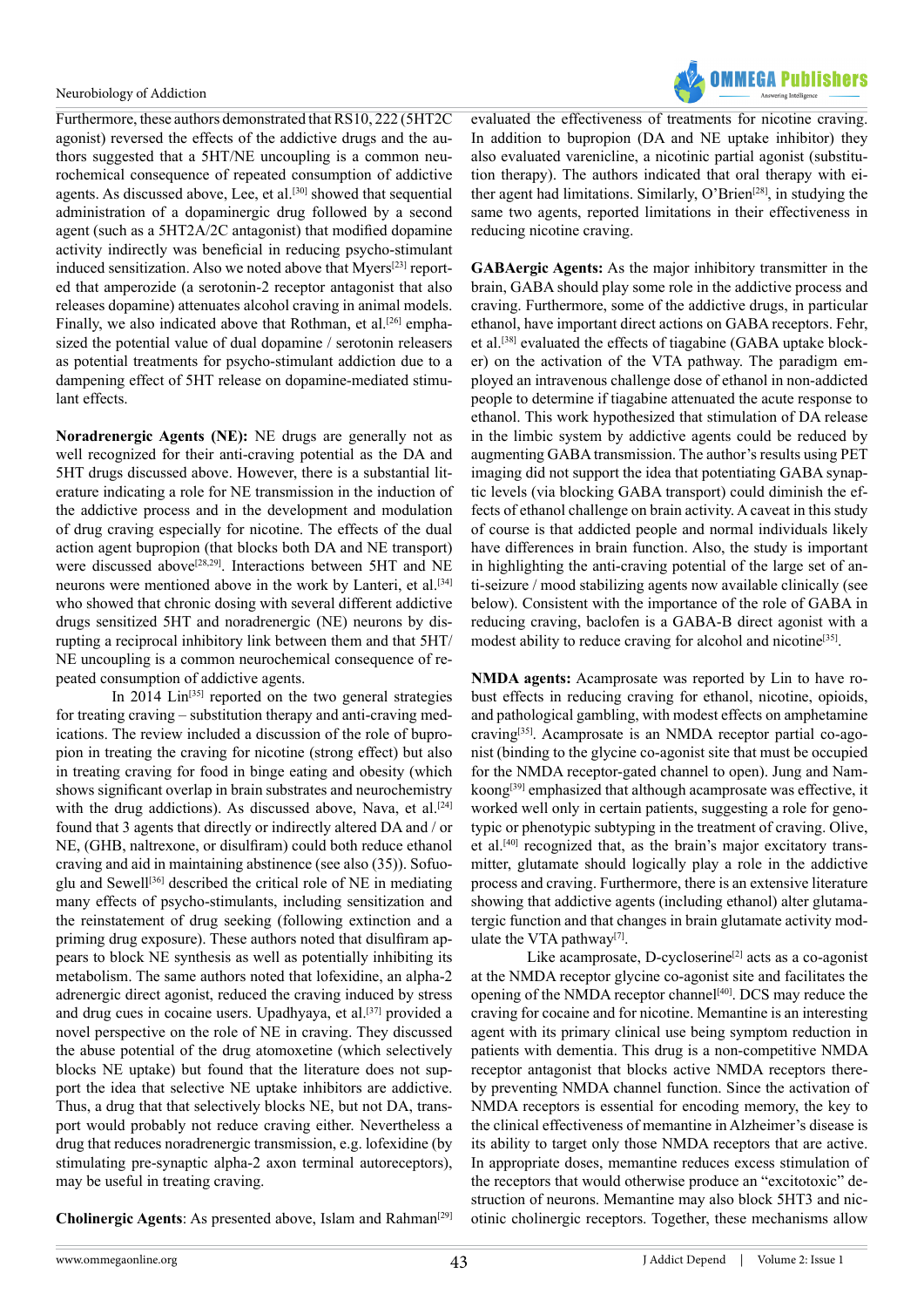memantine to reduce craving to nicotine and heroin. However, the literature suggests that both glutamatergic agonists and antagonists are useful in treating craving, an unusual situation from a neuropharmacological perspective.

Also<sup>[35]</sup> N-acetylcysteine (NAC) may modulate both glutamate and DA by mechanisms other than its ability to facilitate the body's antioxidant defense system. NAC appears able to somewhat reduce craving for cocaine (and for pathological gambling, a syndrome sharing much in common with the drug addictions in terms of changes in brain activity).

**Opioid agents:** Substitution therapy for opioids (initially heroin and now also prescription opioids) has been a mainstay of opioid addiction treatment for a generation. Initially, the direct opioid full agonist methadone was utilized<sup>[41]</sup>. Methadone fully activates the same opioid receptors that are activated by heroin. More recently, the advantages of administering partial opioid agonists either alone (buprenorphine) or combined with an opioid antagonist (naloxone) that was inactive orally but active when the drug combination was diverted for smoking or injection were discovered.

Fishman, et al.<sup>[42]</sup> described a woman dependent on opioids with co-morbid alcohol use disorder who was also depressed. While the case was complex and the patient's progress was uneven, she eventually responded well to buprenorphine –naloxone plus her antidepressant. Grimm, et al.[\[43\]](#page-11-9) evaluated the effects of the general opioid antagonist naloxone on sucrose craving in rats because of the relationship mentioned earlier between craving for drugs and for certain foods. Naloxone was somewhat effective in reducing the behavioral response for sucrose in protracted abstinence.

Koob $[17]$  argued forcefully that alcoholism is a chronic emotional distress syndrome consistent with the activation of brain stress systems discussed in many of Koob's reviews. Thus, involvement of the opioid system (including dynorphin) is expected. Consistent with this view, dynorphin (an endogenous opioid peptide that activates primarily kappa opioid receptors) levels are elevated after chronic dosing with psycho-stimulants or opioid[s\[17\].](#page-10-10)

By blocking opioid (especially mu) receptors with drugs such as naltrexone, nalmefene and naloxone, clinicians may disrupt the addictive process and begin to reinstate more normal patterns of neural firing within the VTA pathways. As discussed above<sup>[\[35\]](#page-11-1)</sup>, naltrexone is a competitive antagonist at mu and kappa opioid receptors. It is highly effective in preventing the euphoric effects of opioid agonists and can help improve abstinence. However, it is considered to be a second line agent (after methadone and buprenorphine) because of low patient adherence. This may be because naltrexone prevents endogenous opioids from activating opioid receptors whereas full or partial opioid agonists allow these receptors to be activated (by endorphins / enkephalins etc. as well as by the anti-craving drugs themselves) to at least some extent. For many drug dependent people, abstinence requires at least some activation of the relevant brain pathways rather than their complete inhibition! Nevertheless<sup>[24,28]</sup> investigators found that naltrexone was one of several therapeutic agents able to reduce craving in alcoholics and normalize at least some biological markers of alcohol use disorder.



**Cannabinoid Agents:** While marijuana use is widespread in the USA, marijuana dependence is considered to be less of a problem than dependence on heroin, nicotine, ethanol, and psycho-stimulants. Whereas the lifetime prevalence was 46% for adults ages 26 and older, daily use in the past month for adults ages 26 and older was  $6\%$ <sup>[44]</sup>. However, the role of the endogenous cannabinoid system in the abuse of or dependence on other agents may be significant. Gamaleddin, et al.<sup>[45]</sup> highlighted the role of the endogenous cannabinoid system in nicotine addiction. Rimonabant (SR141, 716) is a cannabinoid-1 (CB1) "inverse agonist / antagonist". An inverse agonist is able to activate receptors in their "resting" state while a pure antagonist would merely prevent the endogenous transmitter from activating that receptor. Such an agent may be useful in the treatment of nicotine and other addictions. Yang, et al.<sup>[46]</sup> explored the potential role of the other major class of cannabinoid receptors (CB2). Both receptors are members of the GPCR (G protein coupled receptor) family; CB1 is primarily expressed in brain whereas CB2 resides primarily in peripheral tissues, especially those associated with immune system modulation. CB2 ligands may be of benefit as anti-craving drugs since they appear to be anti-convulsant (see below). As we have mentioned above and will discuss in detail in the final section of this paper, drugs that treat seizure disorders are able to do so because they restore the balance between excitatory and inhibitory activity in the brain, especially in the areas that constitute the epileptic focus. This action also leads naturally to the potential of these same drugs as mood stabilizers (for people with bipolar disorder) and also as anti-craving medications. Recent work has demonstrated that CB2 receptors are also present in brain, reinforcing their possible involvement in several CNS disorders.

**CRF Agents:** Koob and his collaborators have written extensively on the role of brain stress systems in the long-term, primarily negative, aspects of drug dependence and craving  $(NEED)^{[17,22]}$ . Thus the role of CRF and the extended amygdala in stress and the view of addictions such as alcoholism as reward deficit disorders have helped to draw the attention of investigators to peptides in general and to CRF in particular. Much of the work done to date has focused on small molecules that can pass the blood -brain barrier or direct microinjection of peptides into the brains of animals. However, the continuing development of novel drug delivery systems that can allow drugs to cross the blood brain barrier ("e-cigarette" vaporization devices, fusion protein systems, etc.) is likely to speed this research. Koob summarized pre-clinical work showing that administration of a CRF antagonist can reduce drug self-administration in animals made dependent on cocaine, opioids, ethanol and nicotine $[17]$ .

# **Mood Stabilizers and Dopamine System Stabilizers**

Over the last quarter century, it has been realized that successful treatment of epileptic seizures requires a reinstatement of the balance between brain excitation and brain inhibition and that any of a large variety of mechanisms can achieve this end (Table 1). In turn, investigators have similarly realized that the most effective treatment strategy for bipolar disorder (in which mood swings from depression to mania and back again) is to stabilize mood by using agents that can restore the balance between brain excitation and inhibition. Related to this is the idea that schizophrenia can be most effectively treated using novel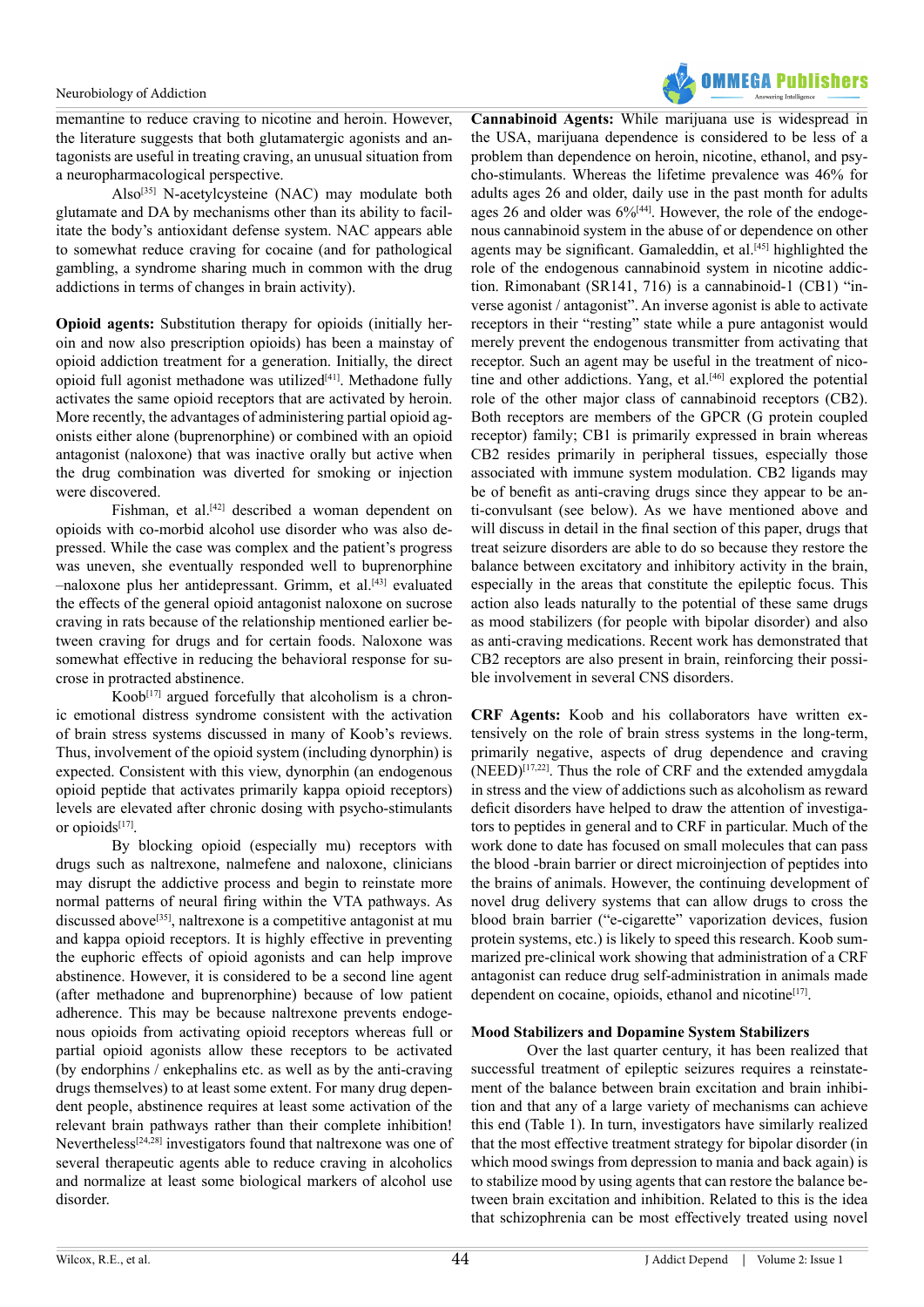

(atypical) antipsychotic agents that block serotonin-2A receptors fully and D2 DA receptors partially or that act as partial DA and perhaps serotonin agonists (Table 2).

#### **Table 1**: Anti-seizure drugs

| <b>GENERIC</b>                            | <b>MOA</b>                                                                          | TRADE                               |  |  |  |  |  |
|-------------------------------------------|-------------------------------------------------------------------------------------|-------------------------------------|--|--|--|--|--|
| <b>Sodium Channel Recovery</b>            |                                                                                     |                                     |  |  |  |  |  |
| Phenytoin                                 | Slows Na <sup>+</sup> channel recovery                                              | Dilantin                            |  |  |  |  |  |
| Carbamazepine                             | Slows Na <sup>+</sup> channel recovery                                              | Tegretol                            |  |  |  |  |  |
| Carbamazepine<br>XR                       | same as carbamazepine                                                               | Carbatrol-Xr,<br>Tegretolxr         |  |  |  |  |  |
| Eslicarbazepine                           |                                                                                     | Aptiom                              |  |  |  |  |  |
| Lamotrigine                               | Slows Na <sup>+</sup> channel recovery                                              | Lamictal                            |  |  |  |  |  |
| Topiramate                                | Slows Na <sup>+</sup> channel recovery                                              | TOPAMAX,<br>Trovendixr,<br>Qudexyxr |  |  |  |  |  |
| Fosphenytoin                              | Phenytoin prodrug Slows Na <sup>+</sup><br>channel recovery                         | Cerebryx                            |  |  |  |  |  |
| Oxcarbazepine                             | Slows Na <sup>+</sup> channel recovery                                              | Trileptil                           |  |  |  |  |  |
| Lacosamide                                | Increases SLOW inactivation<br>of volt-gated Na channels                            | Vimpat                              |  |  |  |  |  |
| Rufinamide                                | Slows Na <sup>+</sup> channel recovery                                              | Banzel                              |  |  |  |  |  |
|                                           | <b>Enhances GABA Activity</b>                                                       |                                     |  |  |  |  |  |
| Lorazepam                                 | GABA allosteric modifier at<br>BDZ site*                                            | Ativan                              |  |  |  |  |  |
| Clonazepam                                | GABA allosteric modifier at<br>BDZ site                                             | Klonopin                            |  |  |  |  |  |
| Diazepam                                  | GABA allosteric modifier at<br><b>BDZ</b> site                                      | Valium                              |  |  |  |  |  |
| Clobazam                                  | GABA allosteric modifier at<br><b>BDZ</b> site                                      | Anxibloc                            |  |  |  |  |  |
| Phenobarbital                             | GABA allosteric modifier at<br>BARB site**                                          | Phenobarbi-<br>tone                 |  |  |  |  |  |
| Primidone                                 | Metabolized to phenobarbital                                                        | Mysoline                            |  |  |  |  |  |
| Valproic acid                             | Stimulates synthesis & Inhibits<br>metabolism of GABA                               | Depakene                            |  |  |  |  |  |
| Gabapentin                                | Increases GABA release; Neg-<br>ative modulation of VGCC                            | Neurotonin                          |  |  |  |  |  |
| Tiagabine                                 | Blocks GABA reuptake; Nega-<br>tive modulation of VGCC                              | Gabatril                            |  |  |  |  |  |
| Pregabalin                                | Increase GABA transport;<br>Negative modulation of VGCC                             | Lyrica                              |  |  |  |  |  |
| Gamma-vinyl-GA-<br>BA, VIGABA-<br>TRÍN    | Inhibits GABA metabolism by<br>blocking GABA-T irreversibly                         | Sabril                              |  |  |  |  |  |
|                                           | <b>Reduces Glutamate activity</b>                                                   |                                     |  |  |  |  |  |
| Felbamate                                 | NMDA receptor BB at Glycine<br>site                                                 | Felbatol                            |  |  |  |  |  |
| Propofol                                  | NMDA receptor BB (& GA-<br>BA-A SS)                                                 | Diprivan                            |  |  |  |  |  |
| PERAMPANEL                                | NON-COMPET AMPA Receptor BB                                                         | Fycompa                             |  |  |  |  |  |
| <b>Calcium and Potassium channels</b>     |                                                                                     |                                     |  |  |  |  |  |
| Ethosuximide                              | Reduces T-type Ca <sup>++</sup> currents                                            | Zarontin                            |  |  |  |  |  |
| Zonisamide                                | BB Na <sup>+</sup> chan, BB T-type Ca <sup>++</sup><br>chan, Increases GABA release | Zonegran                            |  |  |  |  |  |
| Ezogabine                                 | Postasium channel modulator                                                         | Potiga                              |  |  |  |  |  |
| <b>Somatic Vesicle Associated Protein</b> |                                                                                     |                                     |  |  |  |  |  |
| Levetiracetam                             | Modulates SVA2                                                                      | Keppra                              |  |  |  |  |  |
| <b>Brivaracetam</b>                       | Modulates SVA2                                                                      |                                     |  |  |  |  |  |

# **ABBREVIATIONS**

\*BDZ is benzodiazepine; \*\*BARB is barbiturate; SS = agonist; BB = blocker;  $SVA2$  = synaptic vesicle associated protein #2 VGCC = voltage-gated calcium channels GTC = generalized tonic-clonic

#### **Table 2:** Antipsychotic Drugs

| <b>GENERIC</b>                                                               | <b>MOA</b>                                                                 | <b>TRADE</b>                           |  |  |  |  |  |
|------------------------------------------------------------------------------|----------------------------------------------------------------------------|----------------------------------------|--|--|--|--|--|
| <b>First generation antipsychotics [FGA]</b>                                 |                                                                            |                                        |  |  |  |  |  |
| chlorpromazine [LOW<br>potency]                                              | BB D2, mACh, alpha1                                                        | THORA-<br><b>ZINE</b>                  |  |  |  |  |  |
| haloperidol [HIGH po-<br>tency] $[2D6,3A3/3A4]$                              | BB mostly D2 DA recep-<br>tors                                             | HALDOL                                 |  |  |  |  |  |
| perphenazine [MEDI-<br>UM potency $[2D6]$                                    | D <sub>2</sub> BB                                                          | <b>TRILAFON</b>                        |  |  |  |  |  |
| loxapine [MEDIUM<br>potency]                                                 | BB D2 DA, alpha1,<br>mACH & 5HT                                            | <b>LOXATANE</b>                        |  |  |  |  |  |
| fluphenazine [HIGH<br>potency]                                               | 5HT2A, D2, alpha1,<br>Histamine 1 BB                                       | <b>PROLIXIN</b>                        |  |  |  |  |  |
|                                                                              | Second generation antipsychotics [SGA]                                     |                                        |  |  |  |  |  |
| clozapine [1A2]                                                              | BB 5HT2A as well as<br>D2 DA receptors, mACh<br>HIST1 BB                   | <b>CLOZARIL</b><br>Versacloz           |  |  |  |  |  |
| risperidone [2D6]                                                            | 5HT2A, D2, alpha1 BB                                                       | RISPERDAL                              |  |  |  |  |  |
| paliperidone [9-hy-<br>droxyrisperidone]<br>$[2D6, 3A\overline{4}$ IN VITRO] | 5HT2A, D2, alpha1 BB                                                       | <b>INVEGA.</b><br>depot is<br>SUSTENNA |  |  |  |  |  |
| olanzapine [1A2]                                                             | 5HT2A, D2, mACh,<br>Hist1, alpha1 BB                                       | <b>ZYPREXA</b>                         |  |  |  |  |  |
| quetiapine [3A3/3A4]                                                         | 5HT2A, D2, alpha1,<br>Hist1 BB                                             | <b>SEROQUEL</b>                        |  |  |  |  |  |
| ziprasidone [3A3/3A4]                                                        | 5HT2A, D2, alpha1 BB,<br>5HT1A part ag                                     | <b>GEODON</b>                          |  |  |  |  |  |
| iloperidone [2D6, 3A4]                                                       | 5HT2A, D2, alpha1 BB                                                       | <b>FANAPT</b>                          |  |  |  |  |  |
| asenapine [1A2]                                                              | 5HT2A, D2, alpha1, His-<br>tamine 1 BB                                     | <b>SAPHRIS</b>                         |  |  |  |  |  |
| lurasidone [3A4]                                                             | 5HT2A BB, D2 BB.<br>5HT1APA                                                | <b>LATUDA</b>                          |  |  |  |  |  |
|                                                                              | $SS = agonist$ ; $BB =$<br>blocker; part $ag =$ partial<br>agonist         |                                        |  |  |  |  |  |
| <b>DA SYSTEM STABILIZERS</b>                                                 |                                                                            |                                        |  |  |  |  |  |
| arapiprazole<br>$\left[3\right]$ AE/3A4]                                     | D <sub>2</sub> part ag, 5HT <sub>1</sub> A part<br>ag.                     | <b>ABILIFY</b>                         |  |  |  |  |  |
| arapiprazoleXR                                                               |                                                                            | Abilify<br>Maintena                    |  |  |  |  |  |
| brexipiprazole [3A4,<br>2D6]                                                 | D2 & 5HT1A part ag. $+$<br>antag at 5HT2A, alphaR,<br>5HT2B, 5HT7, & muscR | <b>REXULTI</b>                         |  |  |  |  |  |

It now appears almost axiomatic that mood-stabilizing drugs might have potential value as anti-craving agents. However, this idea was a long-time coming<sup>[4]</sup>. Initially, the leap was understanding that drugs used to restore a balance in brain activity between net excitation and net inhibition were of potential value in the treatment of epilepsy and a variety of drug mechanisms of action were identified in that context. Subsequently, the concept of restoring a balance between excitation and inhibition was extended to the treatment of manic episodes in bipolar patients and many antiepileptic agents have subsequently been found to be of value in treating this disorder as well. Finally, investigators realized that restoration of a balance in brain activity induced by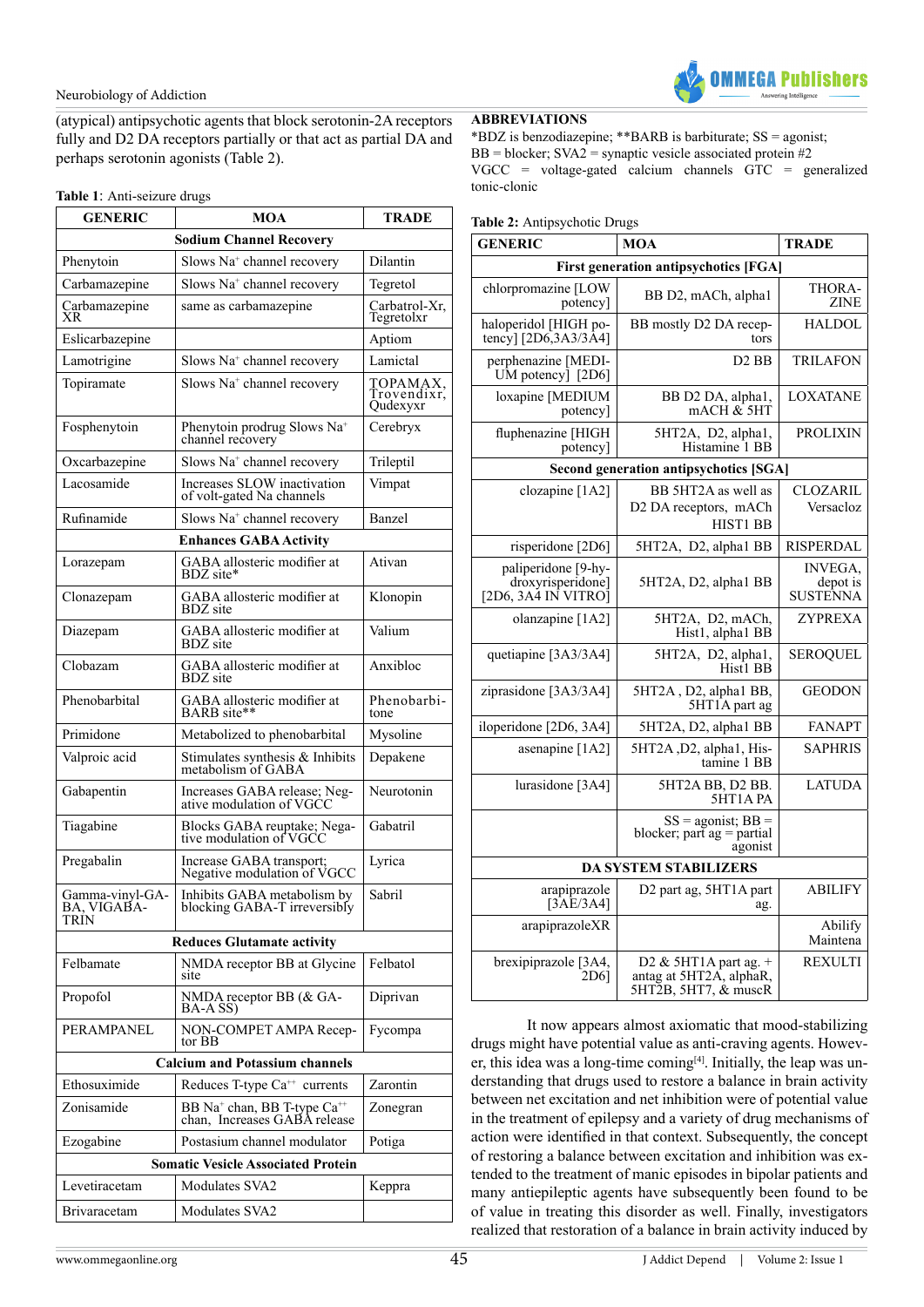

such mood stabilizers could apply to the treatment of craving.

As noted above, topiramate is an anti-seizure agent and mood stabilizer (like tiagabine) that blunts alcohol craving. Its pharmacology is somewhat complex, including classic inhibition of the recovery of voltage-gated sodium channels (necessary for calcium influx and transmitter release) plus enhancing GABA activity at GABA-A receptors and blocking glutamate activity at AMPA / Kainate glutamate receptors. Olive reviewed a number of agents including the mood stabilizers gabapentin, lamotrigine, and topiramate<sup>[\[40\]](#page-11-6)</sup>. Lamotrigine, gabapentin, and to some extent topiramate all block voltage-gated sodium and calcium channels. All three agents can reduce the craving for ethanol with some data suggesting that topiramate is superior to the "gold standard" naltrexone (see above). Lamotrigine also produces a beneficial reduction in craving for cocaine and for inhalants.

As with treatment of bipolar patients, treatment of psychosis has progressed from the simplistic use of drugs that blocked D2 DA receptors (reducing the positive but not the negative and cognitive symptoms of schizophrenia) to the use of atypical antipsychotic agents. Such agents exhibit a variety of MOA including blockade of 5HT2A receptors or acting as partial agonists at D2 DA receptors (see below). Not surprisingly, from the perspective of hindsight, many of the atypical "antipsychotic drugs" are of value as mood stabilizers and should be also considered as potential anti-craving agents.

Drugs that are partial D2 DA agonists have fairly recently found a place as atypical antipsychotics and subsequently as mood stabilizers. These drugs, including aripiprazole and brexipiprazole, are now called dopamine system stabilizers and fulfill the criteria that seem to be necessary for reducing craving as follows. We will use the example of how these drugs work in treating the symptoms of schizophrenia to illustrate the point. Schizophrenia is a disorder in which the primary deficit is an underactive frontal / prefrontal cortex. Thus, a person suffering from schizophrenia may exhibit negative and cognitive symptoms due to the direct effects of the disease on the frontal / prefrontal cortex and benefit from treatments that enhance DA in these brain areas. Simultaneously, the schizophrenic person may exhibit positive symptoms due to the release of subcortical areas from inhibition with the associated enhanced release of DA. These symptoms would benefit from a net reduction in DA stimulation of its receptors. DA system stabilizing agents such as aripiprazole fulfill both needs. Such drugs substitute for DA in the frontal and prefrontal cortex where it is deficient but displace DA within subcortical brain regions where it is in excess.

Similarly, a drug-dependent person has a net increase in activation of brain DA within the limbic system due to the direct or indirect actions of the addictive drug with acute exposure (LIKE) and during the early phases of the addictive process (WANT). If the DA is severely reduced, as during drug withdrawal and perhaps in the later phases of the addictive process (NEED), then craving ensues. However, if the person is given aripiprazole, the net stimulation of DA receptors is normalized – cortical deficits reduced and subcortical excesses masked.

# **Other Types of Agents**

In a 2013 review,  $Koob^{[17]}$  noted that the brain stress systems mediated by CRF in the extended amygdala and the Hypothalamic-Pituitary-Adrenal (HPA) axis are dysregulated by all of the major drugs with addictive potential. As a group, the addictive drugs elevate adrenocorticotropic hormone (ACTH) and corticosterone systemically and CRF in the extended amygdala during their withdrawal after chronic dosing. One must be careful not to link withdrawal effects per se with craving since, while the processes may overlap, they also have distinct components<sup>[7]</sup>. As mentioned above<sup>[30]</sup> neurokinin-1 (NK-1) antagonists can reverse both the behavioral and neurochemical changes induced by psycho-stimulants in animals, particularly if the antagonist is given at a critical time following administration of a DA agonist (combination therapy). Very interestingly, Mahler, et al[.\[47\]](#page-11-13) discussed the role of certain hypothalamic peptides called orexins. These peptides known as orexin-A and orexin-B play a role in sleep/wakefulness and the drug suvorexant is available as a competitive antagonist of oxexin A/B at both Ox1 and Ox2 receptors. The authors suggested that orexins may be involved in drug seeking that is triggered by external stimuli (including cues, contexts or stressors).

# **Potential Leads for Anti-Craving Agents**

In this section we will highlight several productive strategies for development of improved treatment of drug craving. Overall, these approaches will either tend to stabilize the addictive process at its current level (substitution therapy) or reverse the process towards normal brain function ("reversal therapy").

**Substitution Therapy**: Maintaining the addictive process at its current level for a given patient is a strategy that has worked extremely well for many years for people dependent on heroin. Methadone and subsequently buprenorphine (with or without naloxone) have allowed opioid-dependent people to function effectively without needing their "fix". A key aspect of this therapy has been the use of an oral medication that activates the same receptors as the intravenous or smoked heroin (or oral prescription opioid agonist) mimicking the effects of the addictive drug in the brain. This allows sufficient receptor stimulation to prevent craving but it is hypothesized that the addictive process remains at its current level since the oral route of drug dosing (longer latency of drug onset) does not engage neural plasticity mechanisms to the same extent as those routes of administration (intravenous or inhalational) that lead to rapid increases (and decreases) in brain drug levels.

Buprenorphine, a partial agonist, activates opioid receptors at a lower pharmacological efficacy than that of full agonists such as heroin or methadone. This means that some receptor activation takes place but less than what occurs after heroin or methadone. The medication's relative intrinsic efficacy must be sufficient high to prevent craving but ideally sufficiently low that the person does not get "high". In addition, if a dependent individual attempts to increase the dose, buprenorphine then competes with heroin for the opioid receptors**<sup>2</sup>** , greatly reducing the addictive liability of the drug.

Similarly, substitution therapy to reduce nicotine craving using nicotine patches, nicotine gum, nicotine e-cigarettes etc. has been an effective development in this field. In treating nicotine craving it is important to note that many dependent people do need additional medications. These may include bupropion that potentiates both DA and NE via blocking their uptake into the nerve ending or the direct partial nicotinic agonist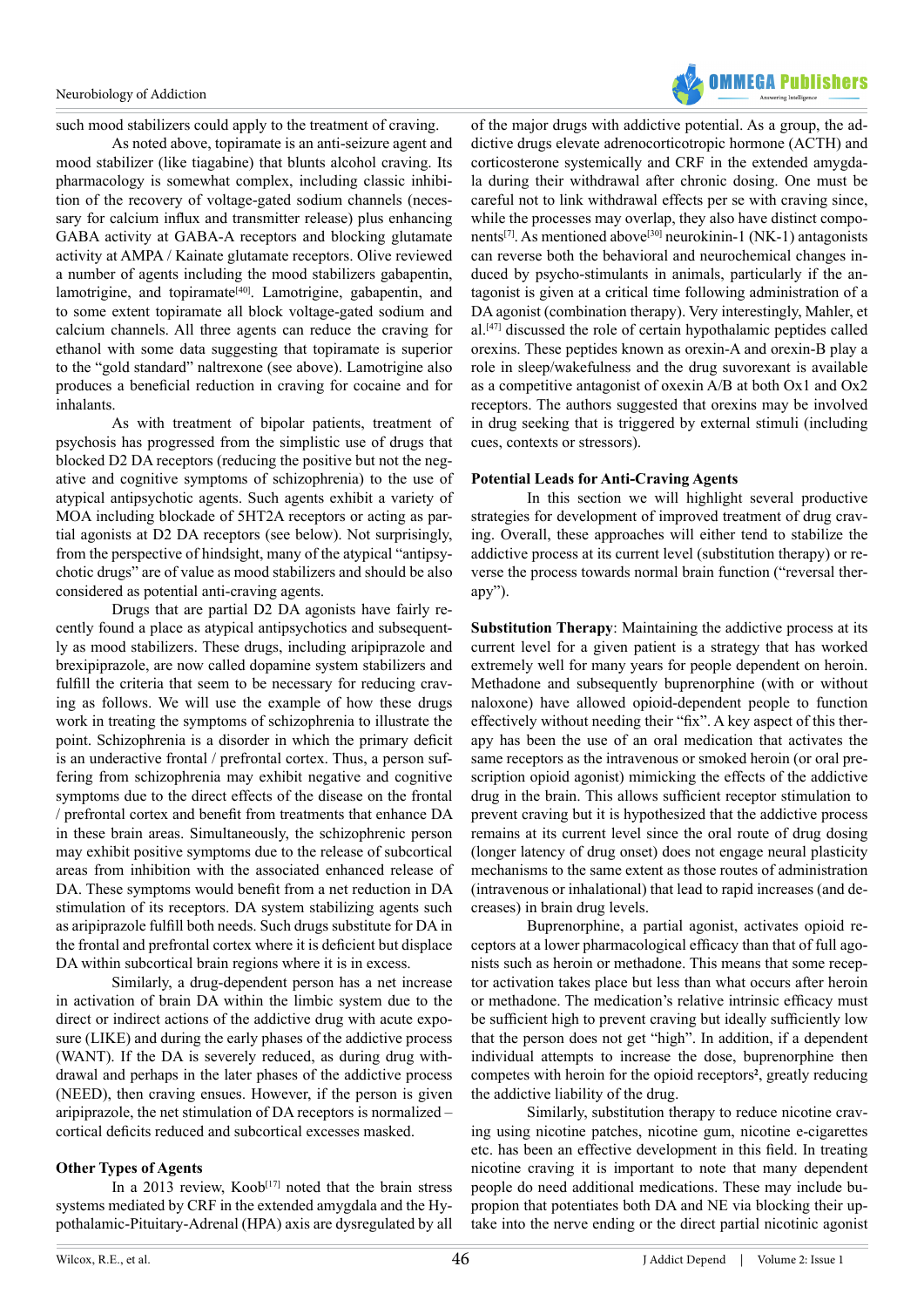

varenicline. Furthermore, nicotine from a cigarette passes the blood-brain barrier more rapidly than does intravenously administered nicotine. For that reason e-cigarettes appear to be a good substitution for cigarette smoking as well as an effective harm reduction strategy.

Substitution therapy has not really been attempted systematically for ethanol. Benzodiazepines only partially substitute and barbiturates are problematic. Similarly, substitution therapy has been quite disappointing for stimulants such as cocaine and the amphetamines. To reduce craving for stimulants, several direct or indirect DA agonists have been tried. These include direct D2 DA agonists, such as the anti-Parkinson's disease agent bromocriptine, that produces significant nausea and amazingly has itself been abused by stimulant-dependent persons! In fact, most agents used in an attempt to reduce stimulant craving appear to be drugs of abuse themselves. Exceptions may include bupropion and modafinil (as discussed above). As a dual action drug that potentiates both DA and NE, bupropion may have less abuse liability because of the added increase in synaptic NE levels which may somewhat dampen some of the effects of DA. In contrast, methylphenidate (MPD) is a powerful inhibitor of the uptake of DA into the nerve ending used in children with ADHD to boost DA levels. Thus, MPD should be effective in reducing the craving for both cocaine and methamphetamine since it blocks the DA transporter and enhances synaptic cleft levels of DA, thereby mimicking the net effects of cocaine (transport blockade) and amphetamine (exchange diffusion, leading to enhanced DA release). Furthermore, MPD is a safe and highly effective treatment for ADHD in both children and adults. However, the fact that MPD shares a mechanism of action with cocaine is problematic in stimulant-dependent persons because it may induce a craving for itself! Thus, MPD has not worked well in clinical practice as an anti-craving agent.

There are two key factors that operate here. • First, an effective anti-craving drug for substitution therapy should mimic the agent of abuse at its target protein (receptor or transporter) but it should not do that job too well. Thus, partial direct agonists of a receptor or weak inhibitors of neurotransmitter transport would appear to be the most useful agents. A promising avenue for anti-craving drug development in this niche would be a weaker DA releaser (more like ephedrine than methamphetamine) with a relatively greater effect on DA than on norepinephrine, a moderately rapid onset and a fairly long half-life. Those requirements are met with the transport blockers modafinil and perhaps bupropion.

• Second, the drug's route of administration needs to allow effective brain concentrations to be reached in a reasonable amount of time (but not too quickly) to avoid further acceleration of the addictive process. Therefore, it will be important to look at the pharmacokinetics of methadone, buprenorphine, nicotine (in its various delivery forms), and modafinil to glean information about the kinetics of these agents.

**Reversal Therapy:** Substitution therapy has value in that it can stabilize the dependent person at his / her current level of addiction and allow them to function in society. However, substitution therapy often does not allow the person to stop using drugs altogether and, thus, does not affect a "cure". Ideally, medications would not just reduce craving per se, but also reverse the addictive process, leading to an actual normalization of the person's brain functions – a true reversal of drug dependence.

The essential feature of the effective anti-craving medications acamprosate and naltrexone (as well as those used off-label, including ondansetron, topiramate, nalmefene, and valproic acid)<sup>[48]</sup> is that

• They seem to target some portion of the "addictive pathway" that may be common to a variety of addictive drugs and

• They may reverse some of the maladaptive processes associated with the "encoding" of addiction.

This opens an entire avenue of potential treatment options based on a current detailed knowledge of the brain substrates of addiction<sup>[7,4]</sup> along with knowledge of what drug mechanisms of action are effective in stabilization of brain activity (restoring the balance between excitation and inhibition). As an example, only three drugs are actually approved to reduce ethanol consumption in people with severe alcohol-use disorder (aka alcoholics). These are acamprosate and naltrexone, both acting to reduce craving, and disulfiram, acting to reduce consumption because of the toxic effects that drinking produces in its presence. As discussed in an earlier section, acamprosate and naltrexone have very different mechanisms of action. Acamprosate acts as an NMDA (glutamate) receptor partial co-agonist. Thus, it is an effective modulator of maximal NMDA receptor activity while still providing some degree of tonic stimulation. Naltrexone is a competitive antagonist at opioid receptors, in particular the mu receptor but can modulate DA activity indirectly. Thus, at a molecular level the two drugs couldn't be more different. However, each agent appears able to reduce the net imbalance in firing within the VTA positive reinforcement pathway towards a more normal value. That may be the key! A summary of the agents discussed thus far is given in Table 3.

**Components of the "final common pathway" for the addictive process:** To recap what was presented in the section on neural mechanisms of craving, the VTA pleasure pathway and its terminal areas within n. accumbens, frontal and prefrontal cortices, plus the extended amygdala seem to represent the minimal neural substrate for the complete addictive process (from LIKE through WANT to NEED)<sup>[4,5,7-9,20,49]</sup>. Each brain area represents a potential target for anti-craving drug therapy depending on the relative expression of the receptors most altered during the process of dependence development. The work of Lee, et al.<sup>[\[30\]](#page-10-15)</sup> discussed above is important to recall for two reasons. First, it highlights the potential importance of combination medication therapy (see below). Second, it recognizes that a specific temporal protocol for therapeutic drug administration may be essential to achieve the anti-craving effect. Below we will discuss this issue further in the context of judicious combinations of medication with non-drug therapies.

**<sup>2</sup>** Heroin is diacetyl-morphine. This structural modification allows heroin to cross the blood brain barrier into brain much more effectively than is the case for morphine. However, once inside the brain, the heroin is de-acetylated back into morphine, which is the active component that binds to and activates opioid receptors.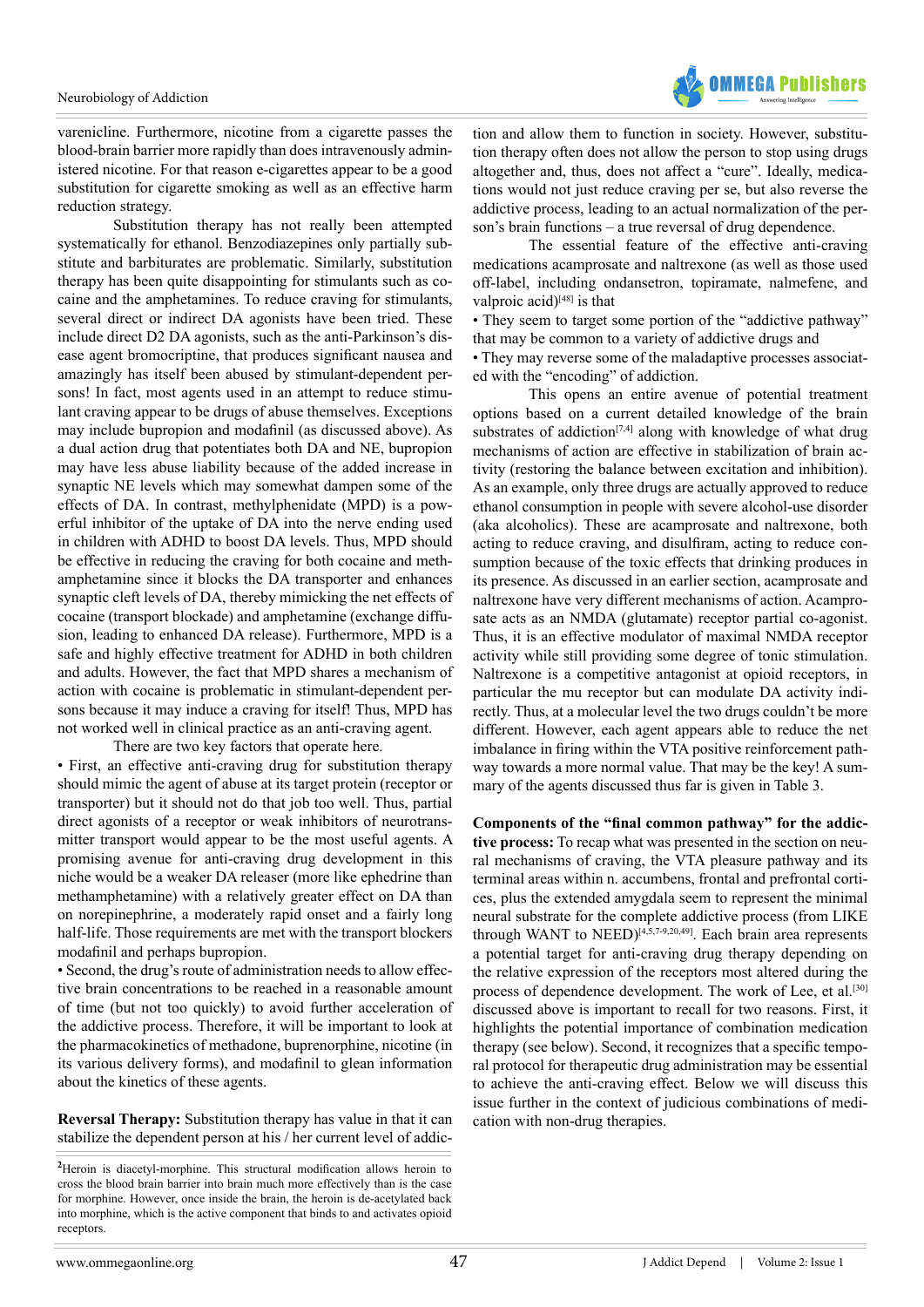

# **Table 3:** Anti-Craving Drugs

| <b>TRANSMITTER</b><br><b>SYSTEM</b> | THERAPEUTIC DRUG                                             | <b>ADDICTIVE</b><br><b>DRUG</b>            | <b>MOA - EFFECT ON CRAVING</b>                                                                            | <b>REFERENCE</b>                                                                                                                                                                                                                                                                                                                                                                                                                                                                                                                                                                                  |
|-------------------------------------|--------------------------------------------------------------|--------------------------------------------|-----------------------------------------------------------------------------------------------------------|---------------------------------------------------------------------------------------------------------------------------------------------------------------------------------------------------------------------------------------------------------------------------------------------------------------------------------------------------------------------------------------------------------------------------------------------------------------------------------------------------------------------------------------------------------------------------------------------------|
| <b>DOPAMINE</b> [DA]                | METHYLPHENIDATE                                              | <b>COCAINE</b>                             | DAT BLOCKER -NOT HELPFUL                                                                                  | [1]                                                                                                                                                                                                                                                                                                                                                                                                                                                                                                                                                                                               |
|                                     | <b>BUPROPION</b>                                             | <b>NICOTINE</b>                            | DAT/NET BLOCKER - HELPFUL                                                                                 | [2,3]                                                                                                                                                                                                                                                                                                                                                                                                                                                                                                                                                                                             |
|                                     | GAMMA-HYDROXYBU-<br><b>TYRATE</b>                            | <b>ETHANOL</b>                             | <b>BLOCKS DA RELEASE - HELPFUL</b>                                                                        | $[4]$                                                                                                                                                                                                                                                                                                                                                                                                                                                                                                                                                                                             |
|                                     | <b>NALOXONE</b>                                              | <b>ETHANOL</b>                             | OPIOID ANTAGONIST - HELPFUL                                                                               | $[4]$                                                                                                                                                                                                                                                                                                                                                                                                                                                                                                                                                                                             |
|                                     | <b>MODAFINIL</b>                                             | <b>COCAINE</b>                             | WEAK DAT BLOCKER - HELPFUL                                                                                | $[5]$                                                                                                                                                                                                                                                                                                                                                                                                                                                                                                                                                                                             |
| <b>SEROTONERGIC</b><br>[5HT]        | 5HT ANTAGONISTS<br>– OSMEMOZOTAN. RI-<br>TANSERIN, AZASETRON | <b>STIMULANTS</b>                          | BLOCKS VARIOUS 5HT RECEPTORS ESP 5HT2<br>- HELPFUL IN RODENTS                                             | $[6] \centering% \includegraphics[width=0.8\textwidth]{Figures/PN1.png} \caption{The 1000 of the $2$-error of the estimators in the left and right. The left is the number of~\textit{e} is the number of~\textit{e} is the number of~\textit{e} is the number of~\textit{e} is the number of~\textit{e} is the number of~\textit{e} is the number of~\textit{e} is the number of~\textit{e} is the number of~\textit{e} is the number of~\textit{e} is the number of~\textit{e} is the number of~\textit{e} is the number of~\textit{e} is the number of~\textit{e} is the number of~\textit{e}$ |
|                                     | ONDANSETRON                                                  | <b>ETHANOL</b>                             | 5HT3 RECEPTOR BLOCKER- VERY HELPFUL<br>IN SUBSET OF ALCOHOLICS                                            | $[7]$                                                                                                                                                                                                                                                                                                                                                                                                                                                                                                                                                                                             |
|                                     | <b>AMPEROZIDE</b>                                            | <b>ETHANOL</b>                             | 5HT2 ANTAGONIST - HELPFUL IN RODENTS                                                                      | [8]                                                                                                                                                                                                                                                                                                                                                                                                                                                                                                                                                                                               |
| NOREPINEPH-<br>RINE [NE]            | <b>LOFEXIDINE</b>                                            | <b>COCAINE</b>                             | ALPHA2 AGONIST - HELPFUL                                                                                  | [9]                                                                                                                                                                                                                                                                                                                                                                                                                                                                                                                                                                                               |
| ACETYLCHO-<br>LINE [ACH]            | <b>VARENICLINE</b>                                           | <b>NICOTINE</b>                            | NICOTINIC PARTIAL AGONIST - HELPFUL                                                                       | $[2]$                                                                                                                                                                                                                                                                                                                                                                                                                                                                                                                                                                                             |
| <b>GABA</b>                         | <b>TIAGABINE</b>                                             | <b>ETHANOL</b>                             | <b>GABA UPTAKE BLOCKER - NOT HELPFUL IN</b><br>NON-ALCOHOLICS                                             | $[10]$                                                                                                                                                                                                                                                                                                                                                                                                                                                                                                                                                                                            |
|                                     | <b>BACLOFEN</b>                                              | ETHANOL $\&$<br><b>NICOTINE</b>            | <b>GABA-B RECEPTOR DIRECT AGONIST -</b><br><b>HELPFUL</b>                                                 | $[11]$                                                                                                                                                                                                                                                                                                                                                                                                                                                                                                                                                                                            |
| SODIUM CHAN-<br><b>NELS</b>         | <b>TOPIRAMATE</b>                                            | <b>ETHANOL</b>                             | BLOCKS VOLTAGE-GATED SODIUM CHAN-<br><b>NELS - HELPFUL</b>                                                | $[5]$                                                                                                                                                                                                                                                                                                                                                                                                                                                                                                                                                                                             |
|                                     | <b>LAMOTRIGINE</b>                                           | <b>ETHANOL</b>                             | <b>BLOCKS VOLTAGE-GATED SODIUM CHAN-</b><br><b>NELS - HELPFUL</b>                                         | $[5]$                                                                                                                                                                                                                                                                                                                                                                                                                                                                                                                                                                                             |
| NMDA GLUTA-<br><b>MATE</b>          | <b>ACAMPROSATE</b>                                           | ETHANOL, NIC-<br>OTINE, OPIOIDS            | NMDA RECEPTOR PARTIAL CO-AGONIST-<br><b>HELPFUL</b>                                                       | [11, 12, 5]                                                                                                                                                                                                                                                                                                                                                                                                                                                                                                                                                                                       |
|                                     | D-CYCLOSERINE                                                | <b>COCAINE &amp;</b><br>NICOTINE           | NMDA RECEPTOR CO-AGONIST - HELPFUL                                                                        | $[5]$                                                                                                                                                                                                                                                                                                                                                                                                                                                                                                                                                                                             |
|                                     | <b>MEMANTINE</b>                                             | NICOTINE $\&$<br><b>HEROIN</b>             | NMDA RECEPTOR NON-COMPETITIVE AN-<br><b>TAGONIST - HELPFUL</b>                                            | $[5]$                                                                                                                                                                                                                                                                                                                                                                                                                                                                                                                                                                                             |
|                                     | N-ACETYLCYSTEINE                                             | <b>COCAINE</b>                             | ELEVATES EXTRACELLULAR GLUTAMATE<br>LEVELS - SLIGHT EFFECT                                                | $[5]$                                                                                                                                                                                                                                                                                                                                                                                                                                                                                                                                                                                             |
| <b>OPIOID</b>                       | <b>METHADONE</b>                                             | <b>HEROIN</b>                              | <b>OPIOID FULL AGONIST - HELPFUL</b>                                                                      | $[13]$                                                                                                                                                                                                                                                                                                                                                                                                                                                                                                                                                                                            |
|                                     | <b>BUPRENORPHINE</b>                                         | <b>HEROIN</b>                              | OPIOID PARTIAL AGONIST - HELPFUL                                                                          | $[14]$                                                                                                                                                                                                                                                                                                                                                                                                                                                                                                                                                                                            |
|                                     | NALOXONE, NALTREX-<br><b>ONE</b>                             | HEROIN & ETH-<br><b>ANOL</b>               | OPIOID ANTAGONISTS - HELPFUL                                                                              | [15, 4, 3]                                                                                                                                                                                                                                                                                                                                                                                                                                                                                                                                                                                        |
| <b>CANNABINOID</b><br><b>AGENTS</b> | <b>RIMONABANT</b>                                            | <b>NICOTINE</b>                            | CANNABINOID-1 RECEPTOR INVERSE AG-<br>ONIST - HELPFUL IN RODENTS REMOVED<br><b>FROM MARKET FOR PEOPLE</b> | $[16]$                                                                                                                                                                                                                                                                                                                                                                                                                                                                                                                                                                                            |
| <b>OREXIN</b>                       | <b>SUVOREXANT</b>                                            | <b>POSSIBLE MUL-</b><br><b>TIPLE DRUGS</b> | OREXIN A/B RECEPTOR ANTAGONIST - NOT<br>YET TESTED                                                        | $[17]$                                                                                                                                                                                                                                                                                                                                                                                                                                                                                                                                                                                            |

<span id="page-8-1"></span>1. [Dursteler, K.M., et al. Clinical Potential Of Methylphenidate In The Treatment Of Cocaine Addiction: A Review Of The Current Evidence](http://www.ncbi.nlm.nih.gov/pubmed/26124696) [\(2015\) Subst Abuse Rehabil 6: 61-74.](http://www.ncbi.nlm.nih.gov/pubmed/26124696)

<span id="page-8-2"></span>2. [Islam, N., Rahman, S. Improved Treatment Of Nicotine Addiction And Emerging Pulmonary Drug Delivery. \(2012\) Drug Discov Ther 6\(3\):](http://www.ncbi.nlm.nih.gov/pubmed/22890202) [123-132.](http://www.ncbi.nlm.nih.gov/pubmed/22890202)

3. [O'brien, C.P. Anticraving Medications for Relapse Prevention: A Possible New Class Of Psychoactive Medications. \(2005\) Am J Psychiatry](http://www.ncbi.nlm.nih.gov/pubmed/16055763) [162\(8\): 1423-1431.](http://www.ncbi.nlm.nih.gov/pubmed/16055763)

<span id="page-8-3"></span>4. [Nava, F., et al. Comparing Treatments of Alcoholism On Craving And Biochemical Measures Of Alcohol Consumptionst. \(2006\) J Psychoactive](http://www.pubfacts.com/detail/17165363/Comparing-treatments-of-alcoholism-on-craving-and-biochemical-measures-of-alcohol-consumptionst.) [Drugs 38\(3\): 211-217.](http://www.pubfacts.com/detail/17165363/Comparing-treatments-of-alcoholism-on-craving-and-biochemical-measures-of-alcohol-consumptionst.)

<span id="page-8-4"></span>5. [Olive, M.F., et al. Glutamatergic Medications for the Treatment Of Drug And Behavioral Addictions. \(2012\) Pharmacol Biochem Behav 100\(4\):](http://www.ncbi.nlm.nih.gov/pubmed/21536062) [801-810.](http://www.ncbi.nlm.nih.gov/pubmed/21536062)

<span id="page-8-5"></span>6. [Ago, Y., et al. Neuropsychotoxicity of Abused Drugs: Effects of Serotonin Receptor Ligands on Methamphetamine- and Cocaine-Induced Be](https://www.researchgate.net/publication/5654013_Neuropsychotoxicity_of_Abused_Drugs_Effects_of_Serotonin_Receptor_Ligands_on_Methamphetamine-_and_Cocaine-Induced_Behavioral_Sensitization_in_Mice)[havioral Sensitization in Mice. \(2008\) J Pharmacol Sci 106\(1\): 15-21.](https://www.researchgate.net/publication/5654013_Neuropsychotoxicity_of_Abused_Drugs_Effects_of_Serotonin_Receptor_Ligands_on_Methamphetamine-_and_Cocaine-Induced_Behavioral_Sensitization_in_Mice)

<span id="page-8-0"></span>7. [Johnson, B.A. Medication Treatment of Different Types of Alcoholism. \(2010\) Am J Psychiatry 167\(6\): 630-639.](http://www.ncbi.nlm.nih.gov/pmc/articles/PMC2939449/)

<span id="page-8-6"></span>8. [Myers, R.D. New Drugs For The Treatment Of Experimental Alcoholism. \(1994\) Alcohol 11\(6\): 439-451.](http://www.ncbi.nlm.nih.gov/pubmed/7865140)

<span id="page-8-7"></span>9. [Sofuoglu, M., Sewell, R.A. Norepinephrine And Stimulant Addiction. \(2009\) Addict Biol 14\(2\): 119-129.](http://www.ncbi.nlm.nih.gov/pmc/articles/PMC2657197/)

<span id="page-8-8"></span>10. [Fehr, C., et al. Tiagabine Does Not Attenuate Alcohol-Induced Activation of the Human Reward System. \(2007\) Psychopharmacology \(Berl\)](http://www.ncbi.nlm.nih.gov/pubmed/17265078) [191\(4\): 975-983.](http://www.ncbi.nlm.nih.gov/pubmed/17265078)

<span id="page-8-9"></span>11[. Lin, S.K. Pharmacological Means Of Reducing Human Drug Dependence: A Selective And Narrative Review Of The Clinical Literature.](http://www.ncbi.nlm.nih.gov/pubmed/23701272) [\(2014\) Br J Clin Pharmacol 77\(2\): 242-252.](http://www.ncbi.nlm.nih.gov/pubmed/23701272)

12. [Jung, Y.C., Namkoong, K. Pharmacotherapy For Alcohol Dependence: Anticraving Medications For Relapse Prevention. \(2006\) Yonsei Med](http://www.ncbi.nlm.nih.gov/pubmed/16642544) [J 47\(2\): 167-178](http://www.ncbi.nlm.nih.gov/pubmed/16642544).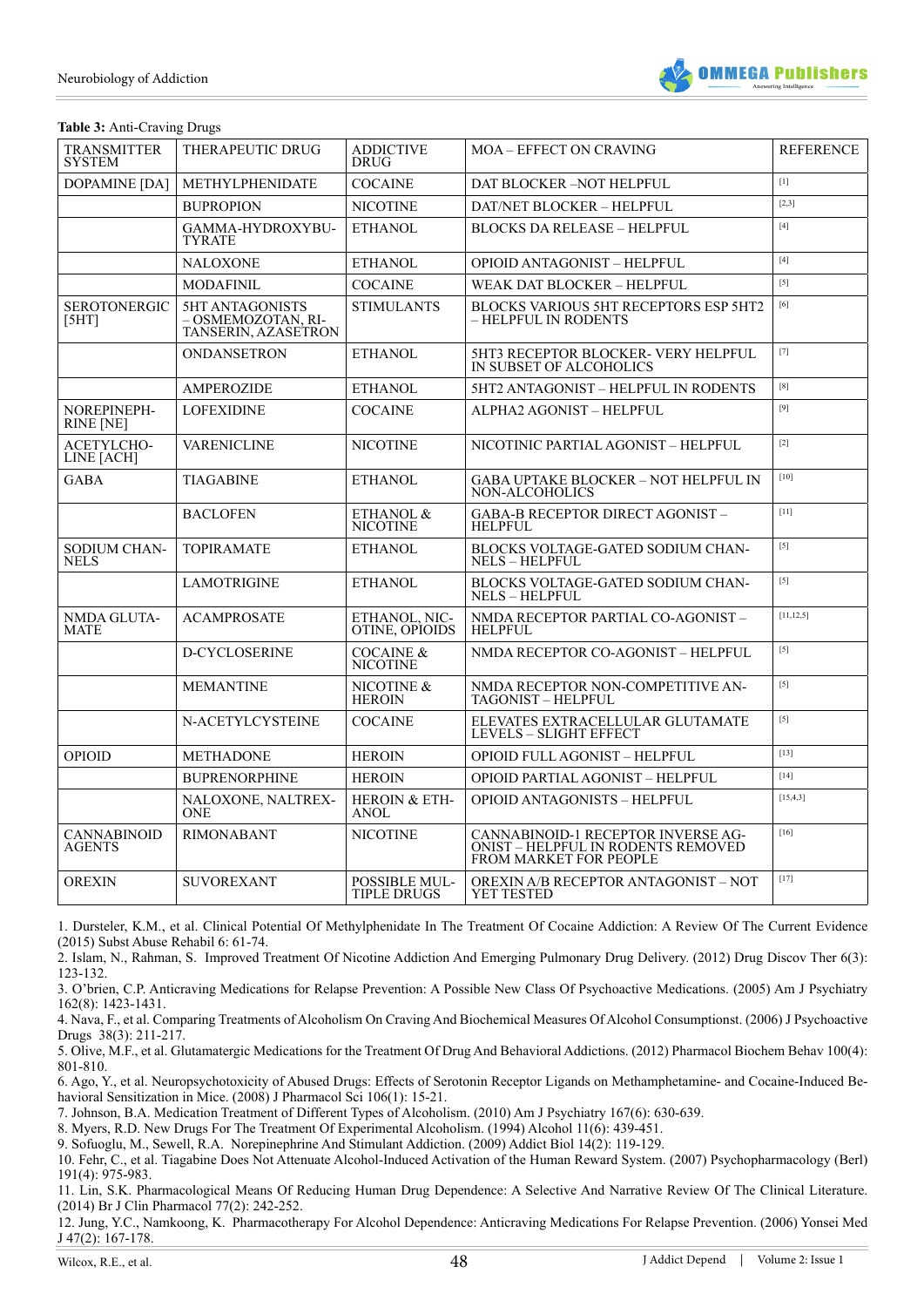

<span id="page-9-0"></span>13. [Kreek, M.J., et al. Pharmacogenetics And Human Molecular Genet](http://www.ncbi.nlm.nih.gov/pubmed/15734726)[ics Of Opiate And Cocaine Addictions And Their Treatments. \(2005\)](http://www.ncbi.nlm.nih.gov/pubmed/15734726)  [Pharmacol Rev 57\(1\): 1-26](http://www.ncbi.nlm.nih.gov/pubmed/15734726).

<span id="page-9-1"></span>14. [Fishman, M.J., Wu, L.T., Woody, G.E. Buprenorphine for Prescrip](http://www.ncbi.nlm.nih.gov/pmc/articles/PMC3178807/)[tion Opioid Addiction in A Patient With Depression and Alcohol De](http://www.ncbi.nlm.nih.gov/pmc/articles/PMC3178807/)[pendence. \(2011\) Am J Psychiatry 168\(7\): 675-679.](http://www.ncbi.nlm.nih.gov/pmc/articles/PMC3178807/)

<span id="page-9-2"></span>15. [Grimm, J.W., et al. Naloxone Attenuates Incubated Sucrose Craving](http://www.ncbi.nlm.nih.gov/pmc/articles/PMC2881196/)  [In Rats. \(2007\) Psychopharmacology \(Berl\) 194\(4\): 537-544.](http://www.ncbi.nlm.nih.gov/pmc/articles/PMC2881196/)

<span id="page-9-3"></span>16. [Gamaleddin, I.H., et al. Role of the Endogenous Cannabinoid Sys](http://www.ncbi.nlm.nih.gov/pubmed/25859226)[tem in Nicotine Addiction: Novel Insights. \(2015\) Front Psychiatry 6:](http://www.ncbi.nlm.nih.gov/pubmed/25859226)  [41.](http://www.ncbi.nlm.nih.gov/pubmed/25859226)

<span id="page-9-4"></span>17. [Mahler, S.V., et al. Multiple Roles for Orexin/Hypocretin in Addic](http://www.ncbi.nlm.nih.gov/pubmed/22813971)[tion. Prog Brain Res \(2012\) 198: 79-121.](http://www.ncbi.nlm.nih.gov/pubmed/22813971)

**Combination Therapy for Reducing Craving:** The overall modest ability of drugs to control craving should give us pause while the successes using substitution or reversal therapy should give us hope that medications are indeed a powerful portion of the toolkit for treating drug dependent people. We are just now in an era where it is feasible to consider two-drug combination therapy as a means for providing a societal benefit by reducing craving more effectively than current single agent treatments, while doing so in a greater proportion of those suffering from severe drug-use disorders.

• Combinations of acamprosate plus naltrexone do not appear to be more effective in reducing alcohol craving than either agent given alone. However, combining acamprosate or naltrexone with novel agents should be explored.

• In particular, for the treatment-resistant craving for stimulants, a combination of an agent that has a relevant mechanism of action (long-acting weak DA uptake blocker or partial DA direct agonist) with acamprosate or naltrexone may be of benefit.

• Similarly, neither acamprosate nor naltrexone is in any sense a mood stabilizer. However, a combination of one of these drugs with one of the mood stabilizers shown to be effective in bipolar patients could produce a net additive effect in restoring brain/ behavioral balance.

• Also, the role of DA in virtually all drug dependencies should not be forgotten. Direct DA agonists that are currently available, unfortunately, are very selective for the D2 DA receptor. Therefore we suggest that DA releasers with an ephedrine-like potency or agents with a marked selectivity but weak activity for the DA transporter (such as modafinal) be considered. Such agents should have a fairly long duration of action and would constitute step one in a two-step temporal therapy with acamprosate, naltrexone or a mood stabilizer. Patient compliance would be enhanced by formulating the drug combination as a rapidly released dopaminergic agent with a more slowly released second agent.

• Finally, the effectiveness of a combination of an antidepressant agents plus a drug that modulates glutamate or GABA function should also be considered.

• Perhaps even the combination of a mood stabilizer with an antidepressant (comprising the historical method for treating both mania and depression in bipolar subjects) could be evaluated**<sup>3</sup>** .

# **Drug Plus Non-Drug Therapies**

Clearly non-drug (aka, talk) therapies have been the mainstay for treating virtually all types of addiction for decades. Beginning with Alcoholics Anonymous, different groups matching each type of dependency now exist. These do tend to be moderately successful, especially if all persons in the group suffer from similar addictions. Since learning changes brain activity, these therapies will always have a place along with the necessarily less targeted drug treatment options.

Recently, specific non-drug therapies have been developed that focus on the learned aspects of the addictive process and specifically on the factors that can initiate and maintain craving. It is well known that extinction trials, placing a person in an environment in which stimuli that are associated with drug use are not rewarded with drug, do not generalize to the "real world" (the person's living environment), although the procedures do seem to work well in restricted laboratory settings. In contrast, the neuroscience literature reminds us that memories are volatile and can be modified every time that they are recalled under the correct circumstances<sup>[50,51]</sup>.

Thus, a single dose of methamphetamine in the rat can reinstate a previously extinguished conditioned place preference for methamphetamine reward and that "reminder" (priming) dose effect can be blocked by the antibiotic ceftriaxone (Abulseoud, et al.)[\[52\]](#page-11-16). This suggests the possibility that the craving reinstatement by a secondary reinforcer in a drug-free person could be blocked by a therapeutic drug. Furthermore, Xue, et al.<sup>[50]</sup> reported that in heroin dependent people, the retrieval of memories associated with drug use 10-minutes prior to an otherwise standard extinction session reduced cue-associated heroin craving up to 6-months later<sup>[\[53\]](#page-11-17)</sup>. Very recently, Degoulet, et al.<sup>[51]</sup> suggested that long-term potentiation (LTP, the major neural mechanism for memory encoding) may contribute to the increased salience of drug-associated cues during relapse. These authors noted that the antihypertensive agent israpadine (an antagonist of L-type calcium channels) suppressed the acquisition of contextual memory for cues in rats (in a conditioned place preference, CPP, paradigm in which animals spend a greater proportion of time in the environment associated with reward). Thus, judicious use of insights from learning theory coupled with timed administration of appropriate medication combinations could be a new route to reducing craving in severe drug-use disorders of many types.

# **Conclusions**

In this manuscript we have attempted to identify the underlying physiology of the motivational construct in drug addiction research known as the LIKE-WANT-NEED continuum. In sum, we see LIKE to represent a transient elevation in dopamine release in the nucleus accumbens that is rapidly reversed through the action of several negative feedback loops. In contrast WANT is a long acting elevation in dopamine release, most often manifest as a result of agents (e.g. amphetamine, cocaine, nicotine) that act directly on the dopamine terminal. The result is behavioral sensitization. We hypothesize that NEED is a condition in which dopamine receptors (and perhaps the dopamine transporter) are down-regulated due to excessive dopamine release, resulting in compulsive foraging for more drug to compensate for the reduced sensitivity of the dopamine receptors. But even when the foraging is successful, additional dopamine

**<sup>3</sup>** The problem with using both a mood stabilizer and an anti-depressant in bipolar patients turned out to be that mania was not treated more effectively and patients tended to shift from depression straight into mania.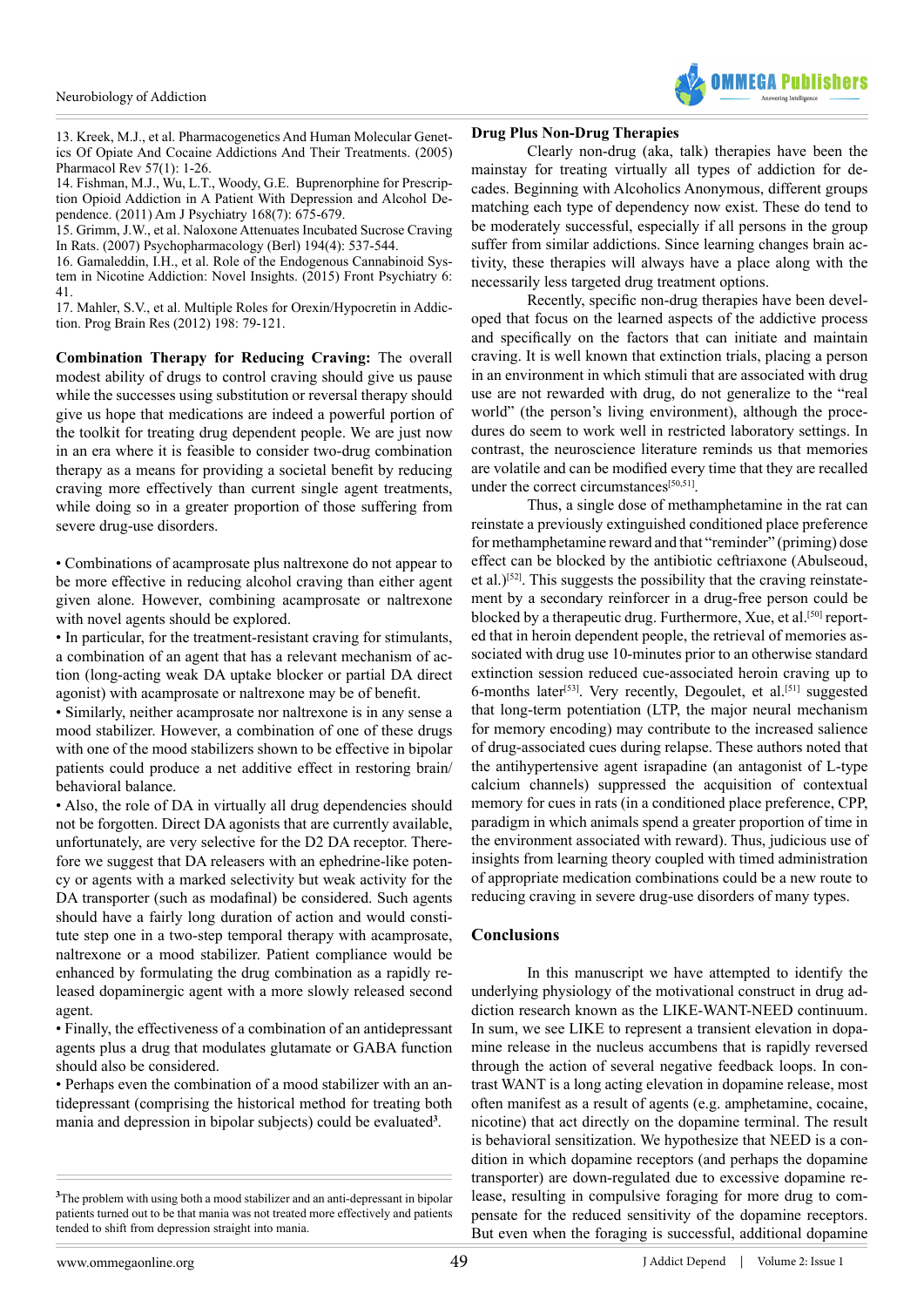

release causes further receptor down-regulation, resulting in the "vicious cycle" of drug addiction.

Drug-craving occurs in the WANT condition and continues in the NEED state. In fact, even if the addict is abstinent for years, craving can still occur, often as a result of exposure to environmental stimuli (secondary reinforcers) previously associated with drug use. In all likelihood, craving results from an un-extinguished conditioned response to such stimuli. Behavioral approaches to craving reduction, including secondary reinforcer extinction trials, have been tried, but results to date have not been encouraging. A more promising approach may require a prior reminder trial of drug effects to increase the salience of secondary reinforcers (opening a re-consolidation window), followed by extinction training. Alternatively, it may prove possible to block neurochemically the recall of the drug memory induced by exposure to the secondary reinforcer.

Finally, we discuss the clinical efficacy of a variety of pharmacological agents (dopaminergic, serotonergic, noradrenergic, cholinergic, GABAergic, glutamatergic etc.) in both substitution therapy and in reducing drug craving (reversal therapy). New leads for both substitution and reversal therapy are also considered, as well as the prospects for anti-craving/anti-addiction drug combination therapy.

**Funding:** The authors were supported in this work by salaries from their respective departments. There are no conflicts of interest.

# **References**

<span id="page-10-0"></span>1. [Abuse NIoD. Trends & Statistics. \(2015\).](http://www.drugabuse.gov/related-topics/trends-statistics)

<span id="page-10-1"></span>2. [Abuse NIoD. Monitoring the Future Study: Trends in Preva](http://wwwdrugabusegov/trends-statistics/monitoring-future/monitoring-future-study-trends-in-prevalence-various-drugs)[lence of Various Drugs. \(2015\).](http://wwwdrugabusegov/trends-statistics/monitoring-future/monitoring-future-study-trends-in-prevalence-various-drugs)

<span id="page-10-2"></span>3. [Alcoholism NIAAA. Alcohol Facts and Statistics. \(2015\).](http://pubs.niaaa.nih.gov/publications/AlcoholFacts&Stats/AlcoholFacts&Stats.pdf)

<span id="page-10-3"></span>4. Wilcox REaE, C.K. The brain biology of drug abuse and addiction. In: McNeece AaD, D., editor. Chemical Dependency: A Systems Approach: Pearson Education, Inc; 2011.

<span id="page-10-4"></span>5. [Wilcox, R.E., Erikson, C.K. Prevention of relapse to addic](http://www.ncbi.nlm.nih.gov/pubmed/15146782)[tion: information for the practitioner. \(2004\) Tex Med 100\(2\):](http://www.ncbi.nlm.nih.gov/pubmed/15146782)  [52-61.](http://www.ncbi.nlm.nih.gov/pubmed/15146782)

<span id="page-10-5"></span>6. [Alcoholism NIoAAa. Alcohol Use disorder: A comparison be](http://pubs.niaaa.nih.gov/publications/dsmfactsheet/dsmfact.pdf)[tween DSM-IV and DSM-5. \(2015\).](http://pubs.niaaa.nih.gov/publications/dsmfactsheet/dsmfact.pdf)

<span id="page-10-6"></span>7. [Pakdaman, S., Wilcox, R.E., Miller, J.D. Theories and treat](http://www.ncbi.nlm.nih.gov/pubmed/25324047)[ment of drug dependency: a neurochemical perspective. \(2014\)](http://www.ncbi.nlm.nih.gov/pubmed/25324047)  [Curr Mol Pharmacol 7: 52-66.](http://www.ncbi.nlm.nih.gov/pubmed/25324047)

<span id="page-10-7"></span>8. [Robinson, T.E., Berridge, K.C. Review. The incentive sensi](http://www.ncbi.nlm.nih.gov/pubmed/18640920)[tization theory of addiction: some current issues. \(2008\) Philos](http://www.ncbi.nlm.nih.gov/pubmed/18640920)  [Trans R Soc Lond B Biol Sci 363\(1507\): 3137-3146.](http://www.ncbi.nlm.nih.gov/pubmed/18640920)

<span id="page-10-8"></span>9. [Wise, R.A., Koob, G.F. The development and maintenance of](http://www.nature.com/npp/journal/v39/n2/full/npp2013261a.html)  [drug addiction. \(2014\) Neuropsychopharmacology 39\(2\): 254-](http://www.nature.com/npp/journal/v39/n2/full/npp2013261a.html) [262.](http://www.nature.com/npp/journal/v39/n2/full/npp2013261a.html)

<span id="page-10-9"></span>10. [Robinson, T.E., Berridge, K.C. The neural basis of drug](http://www.ncbi.nlm.nih.gov/pubmed/8401595)  [craving: an incentive-sensitization theory of addiction. \(1993\)](http://www.ncbi.nlm.nih.gov/pubmed/8401595)  [Brain Res Brain Res Rev 18\(3\): 247-291.](http://www.ncbi.nlm.nih.gov/pubmed/8401595)

11. [Robinson, T.E., Berridge, K.C. The psychology and neurobi](http://www.ncbi.nlm.nih.gov/pubmed/11002906)[ology of addiction: an incentive-sensitization view. \(2000\) Ad](http://www.ncbi.nlm.nih.gov/pubmed/11002906)[diction 95 Suppl 2: S91-117.](http://www.ncbi.nlm.nih.gov/pubmed/11002906)

12. [Robinson, T.E., Berridge, K.C. Incentive-sensitization and](http://www.ncbi.nlm.nih.gov/pubmed/11177523)  [addiction. \(2001\) Addiction 96\(1\): 103-114.](http://www.ncbi.nlm.nih.gov/pubmed/11177523)

13. [Robinson, T.E., Berridge, K.C. Addiction. \(2003\) Annual re-](http://www.annualreviews.org/doi/abs/10.1146/annurev.psych.54.101601.145237)

[view of psychology 54: 25-53.](http://www.annualreviews.org/doi/abs/10.1146/annurev.psych.54.101601.145237)

14. [Wise, R.A. Roles for nigrostriatal--not just mesocorticolim](http://www.ncbi.nlm.nih.gov/pubmed/19758714)[bic--dopamine in reward and addiction. \(2009\) Trends Neurosci](http://www.ncbi.nlm.nih.gov/pubmed/19758714) [32\(10\): 517-524.](http://www.ncbi.nlm.nih.gov/pubmed/19758714)

15. [Wise, R.A., Morales, M. A ventral tegmental CRF-gluta](http://www.ncbi.nlm.nih.gov/pubmed/19800323)[mate-dopamine interaction in addiction. \(2010\) Brain Res 1314:](http://www.ncbi.nlm.nih.gov/pubmed/19800323) [38-43.](http://www.ncbi.nlm.nih.gov/pubmed/19800323)

16. [Wise, R.A., Bozarth, M. A psychomotor stimulant theory of](http://www.ncbi.nlm.nih.gov/pubmed/3317472) [addiction. \(1987\) Psychol Review 94\(4\): 469-492](http://www.ncbi.nlm.nih.gov/pubmed/3317472).

<span id="page-10-10"></span>17. [Koob, G.F. Theoretical frameworks and mechanistic aspects](http://www.ncbi.nlm.nih.gov/pubmed/21744309) [of alcohol addiction: alcohol addiction as a reward deficit disor](http://www.ncbi.nlm.nih.gov/pubmed/21744309)[der. \(2013\) Curr Top Behav Neurosci 13: 3-30.](http://www.ncbi.nlm.nih.gov/pubmed/21744309)

18. [Koob, G.F., Caine, S.B., Parsons, L., et al. Opponent process](http://www.ncbi.nlm.nih.gov/pubmed/9218276) [model and psychostimulant addiction. \(1997\) Pharmacol Bio](http://www.ncbi.nlm.nih.gov/pubmed/9218276)[chem Behav 57\(3\): 513-521.](http://www.ncbi.nlm.nih.gov/pubmed/9218276)

19. [Koob, G.F., Le Moal, M. Drug abuse: hedonic homeostatic](http://www.ncbi.nlm.nih.gov/pubmed/9311926) [dysregulation. \(1997\) Science 278\(5335\): 52-58](http://www.ncbi.nlm.nih.gov/pubmed/9311926).

20. [Koob, G.F., Le Moal, M. Review. Neurobiological mecha](http://www.ncbi.nlm.nih.gov/pubmed/18653439)[nisms for opponent motivational processes in addiction. \(2008\)](http://www.ncbi.nlm.nih.gov/pubmed/18653439) [Philos Trans R Soc of Lond B Biol Sci 363\(1507\): 3113-3123.](http://www.ncbi.nlm.nih.gov/pubmed/18653439)

<span id="page-10-11"></span>21. [Dursteler, K.M., Berger, E.M., Strasser, J., et al. Clinical po](http://www.ncbi.nlm.nih.gov/pubmed/26124696)[tential of methylphenidate in the treatment of cocaine addiction:](http://www.ncbi.nlm.nih.gov/pubmed/26124696) [a review of the current evidence. \(2015\) Subst Abuse Rehabil](http://www.ncbi.nlm.nih.gov/pubmed/26124696)  $6: 61-74$ 

<span id="page-10-14"></span>22. [George, O., Le Moal, M., Koob, G.F. Allostasis and addic](http://www.ncbi.nlm.nih.gov/pubmed/22108506)[tion: role of the dopamine and corticotropin-releasing factor sys](http://www.ncbi.nlm.nih.gov/pubmed/22108506)[tems. \(2012\) Physiol Behav 106\(1\): 58-64.](http://www.ncbi.nlm.nih.gov/pubmed/22108506)

<span id="page-10-16"></span>23. [Myers, R.D. New drugs for the treatment of experimental](http://www.ncbi.nlm.nih.gov/pubmed/7865140) [alcoholism. \(1994\) Alcohol 11\(6\): 439-451.](http://www.ncbi.nlm.nih.gov/pubmed/7865140)

<span id="page-10-17"></span>24. [Nava, F., Premi, S., Manzato, E., et al. Comparing treatments](http://www.ncbi.nlm.nih.gov/pubmed/17165363) [of alcoholism on craving and biochemical measures of alcohol](http://www.ncbi.nlm.nih.gov/pubmed/17165363) [consumptionst. \(2006\) J Psychoactive Drugs 38\(3\): 211-217.](http://www.ncbi.nlm.nih.gov/pubmed/17165363)

<span id="page-10-18"></span>25. [Pierce, R.C., O'Brien, C.P., Kenny, P.J., et al. Rational de](http://www.ncbi.nlm.nih.gov/pubmed/22675669)[velopment of addiction pharmacotherapies: successes, failures,](http://www.ncbi.nlm.nih.gov/pubmed/22675669) [and prospects. \(2012\) Cold Spring Harb Perspect Medicine 2\(6\):](http://www.ncbi.nlm.nih.gov/pubmed/22675669) [a012880.](http://www.ncbi.nlm.nih.gov/pubmed/22675669)

<span id="page-10-19"></span>26. [Rothman, R.B., Blough, B.E., Baumann, M.H. Dual dopa](http://www.ncbi.nlm.nih.gov/pubmed/19086767)[mine/serotonin releasers: potential treatment agents for stim](http://www.ncbi.nlm.nih.gov/pubmed/19086767)[ulant addiction. \(2008\) Exp Clinical psychopharmacol 16\(6\):](http://www.ncbi.nlm.nih.gov/pubmed/19086767) [458-474.](http://www.ncbi.nlm.nih.gov/pubmed/19086767)

<span id="page-10-20"></span>27. [Self, D.W. Neural substrates of drug craving and relapse in](http://www.ncbi.nlm.nih.gov/pubmed/9783837) [drug addiction. \(1998\) Ann Med 30\(4\): 379-389.](http://www.ncbi.nlm.nih.gov/pubmed/9783837)

<span id="page-10-12"></span>28. [O'Brien, C.P. Anticraving medications for relapse preven](http://www.ncbi.nlm.nih.gov/pubmed/16055763)[tion: a possible new class of psychoactive medications. \(2005\)](http://www.ncbi.nlm.nih.gov/pubmed/16055763) [Am J Psychiatry 162\(8\): 1423-1431.](http://www.ncbi.nlm.nih.gov/pubmed/16055763)

<span id="page-10-13"></span>29. [Islam, N., Rahman, S. Improved treatment of nicotine addic](https://www.jstage.jst.go.jp/article/ddt/6/3/6_2012.v6.3.123/_article)[tion and emerging pulmonary drug delivery. \(2012\) Drug Dis](https://www.jstage.jst.go.jp/article/ddt/6/3/6_2012.v6.3.123/_article)[coveries & Therapeutics. 6\(3\): 123-132.](https://www.jstage.jst.go.jp/article/ddt/6/3/6_2012.v6.3.123/_article)

<span id="page-10-15"></span>30. [Lee, T.H., Szabo, S.T., Fowler, J.C., et al. Pharmacologi](http://www.ncbi.nlm.nih.gov/pubmed/22356892)[cally-mediated reactivation and reconsolidation blockade of](http://www.ncbi.nlm.nih.gov/pubmed/22356892) [the psychostimulant-abuse circuit: a novel treatment strategy.](http://www.ncbi.nlm.nih.gov/pubmed/22356892) [\(2012\) Drug Alcohol Depend 124\(1-2\): 11-8.](http://www.ncbi.nlm.nih.gov/pubmed/22356892)

<span id="page-10-21"></span>31. [Ago, Y., Nakamura, S., Baba, A., et al Neuropsychotoxicity](http://www.ncbi.nlm.nih.gov/pubmed/18198473) [of abused drugs: effects of serotonin receptor ligands on meth](http://www.ncbi.nlm.nih.gov/pubmed/18198473)[amphetamine- and cocaine-induced behavioral sensitization in](http://www.ncbi.nlm.nih.gov/pubmed/18198473) [mice. \(2008\) J Pharmacological Sci 106\(1\): 15-21.](http://www.ncbi.nlm.nih.gov/pubmed/18198473)

<span id="page-10-22"></span>32. [Johnson, B.A. Medication treatment of different types of al](http://www.ncbi.nlm.nih.gov/pmc/articles/PMC2939449/)[coholism. \(2010\) Am J Psychiatry 167\(6\): 630-639.](http://www.ncbi.nlm.nih.gov/pmc/articles/PMC2939449/)

<span id="page-10-23"></span>33. [Hauser, S.R., Hedlund, P.B., Roberts, A.J., et al. The 5-HT7](http://journal.frontiersin.org/article/10.3389/fnins.2014.00448/abstract) [receptor as a potential target for treating drug and alcohol abuse.](http://journal.frontiersin.org/article/10.3389/fnins.2014.00448/abstract)